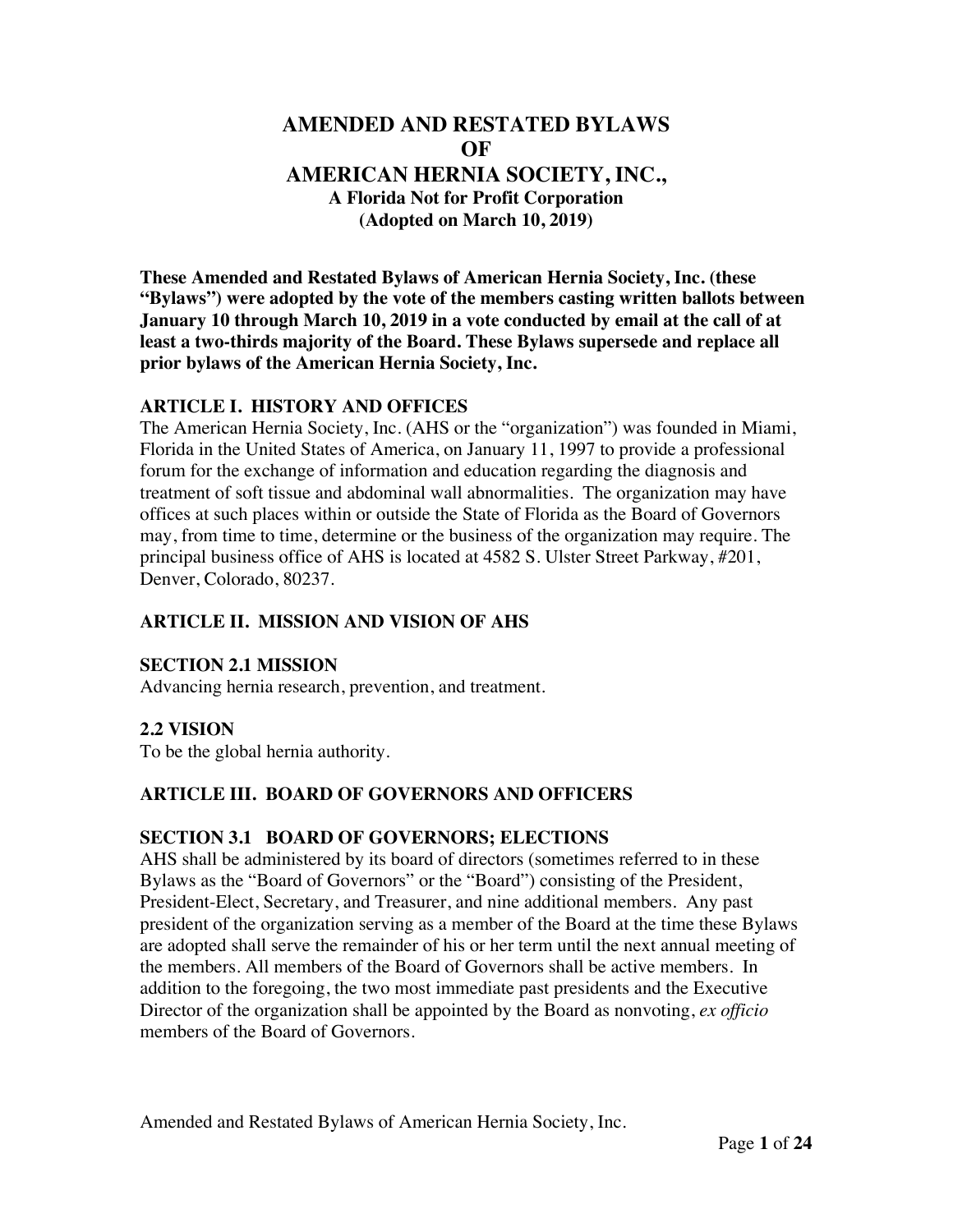All corporate powers of the organization shall be exercised by or under the authority of, and the affairs of the organization shall be managed under the direction of, the Board of Governors. The Board of Governors shall meet at least twice annually at a location, within or outside of Florida, designated by the Board.

Board members, including officers, shall be elected by the vote of active members, taken at the annual membership meeting of the organization or by a voting by mail process (as defined in Section 6.6 of these Bylaws) that is completed at least thirty (30) days prior to the annual membership meeting. Any ballot for members of the Board of Governors or officers shall allow for write-in candidates and, if so approved by the Nominating Committee, may contain the names of more candidates than there are offices to fill. If the ballot contains more names than there are positions for any particular office, then the candidate(s) receiving the highest number of votes for that office through the rank equal to the number of positions for that office to be filled shall be the elected candidates. All terms as officers and members of the Board of Governors shall start immediately following the end of the annual membership meeting at which or prior to which they were elected. Board members who are elected as officers shall serve four consecutive one year terms, serving one year in each office in the following order: first as Treasurer, and then as Secretary, President-Elect, and President. Board members who are not present officers will serve for three-year terms, three to be elected each year, and may serve two consecutive terms if elected. Except for time served as an officer, no Board member shall serve for more than six years consecutively. A member can be re-elected to the Board after being off the Board for one year.

#### **SECTION 3.1.1 PROCEDURES OF THE BOARD OF GOVERNORS AND MEMBER MEETINGS**

In all affairs and meetings of the Board and the members, the presiding officer shall follow the Standard Code of Parliamentary Procedure, 4<sup>th</sup> Edition, by Alice Sturgis, as Revised by the American Institute of Parliamentarians (or any subsequent revision by the American Institute of Parliamentarians) (the "Sturgis Rules"). The presiding officer shall have the authority to suspend strict application of the Sturgis Rules, subject to the vote of the Board or members, as applicable, to require strict application of the Sturgis Rules. Any vote of the Board under this Section to require strict application of the Sturgis Rules shall require a simple majority of the Board members who are present at a meeting at which a quorum of the Board is present. Any vote of the members under this Section to require strict application of the Sturgis Rules shall require the affirmative vote of twenty percent (20%) of the members who are present at a meeting at which a quorum of the members is present. At all meetings of the Board and members, voting shall be by a voice vote or show of hands, except at any meeting, any one member of the Board may require that voting be by written ballot and at any meeting of the members, in addition to any one member of the Board, any three (3) members entitled to vote at the meeting may require that voting be by written ballot.

# **SECTION 3.1.2 MEETINGS OF THE BOARD**

(1) The Board of Governors may hold regular or special meetings.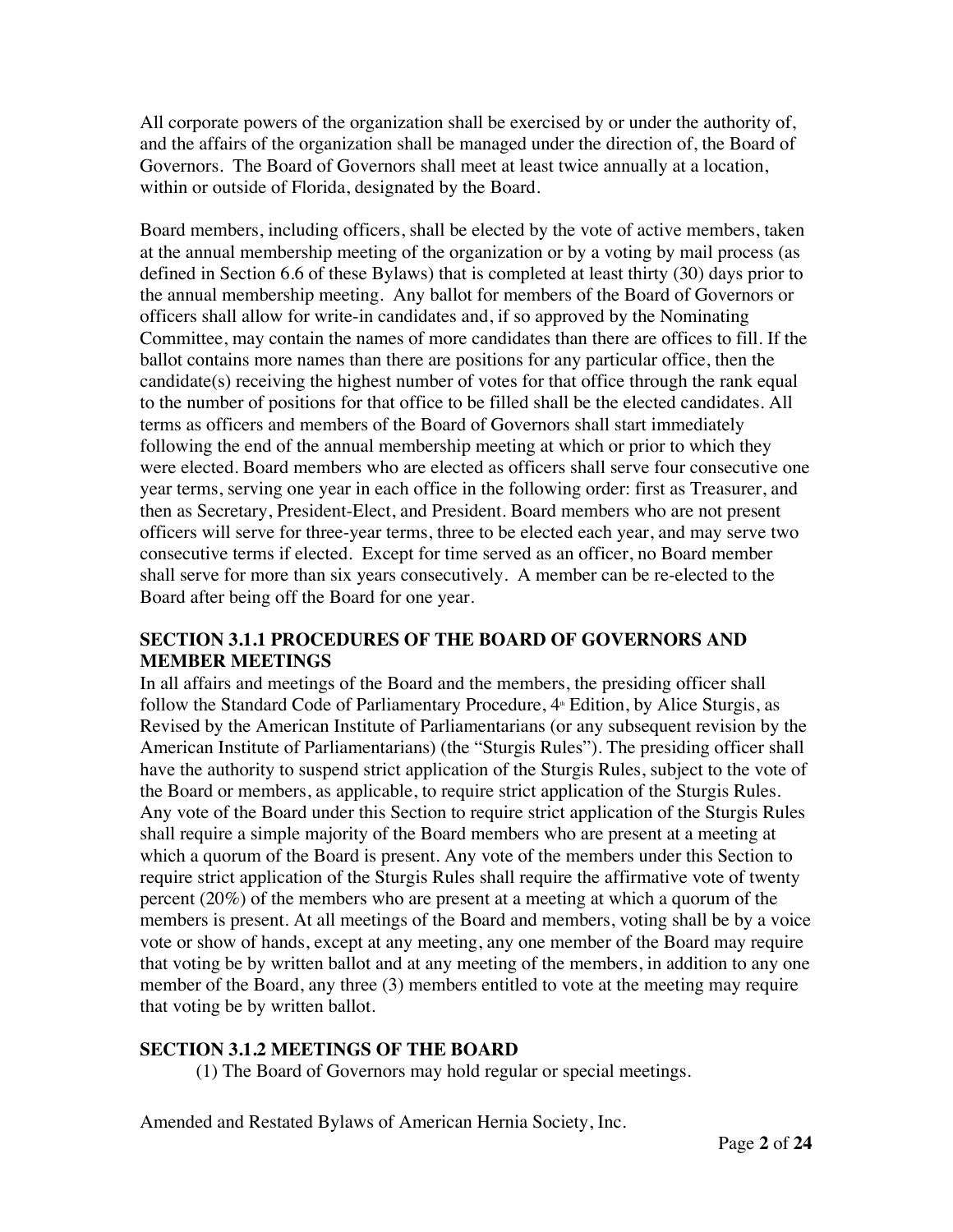(2) A majority of the board members present, whether or not a quorum exists, may adjourn any meeting of the Board of Governors to another time and place. Notice of any such adjourned meeting shall be given to the board members who were not present at the time of the adjournment and, unless the time and place of the adjourned meeting are announced at the time of the adjournment, to the other board members.

 (3) Special meetings of the Board of Governors may be called by the President and shall be called by the President at the request of five (5) members of the Board.

 (4) The Board of Governors may permit any or all board members to participate in a regular or special meeting by, or conduct the meeting through the use of, any means of communication by which all board members participating may simultaneously hear each other during the meeting. A board member participating in a meeting by this means is deemed to be present in person at the meeting. Conference call capability meeting the requirements of this paragraph will be provided for Board of Governors meetings when possible.

(5) All meetings of the Board of Governors shall be open to all members, subject to the invocation of an executive session to discuss privileged or confidential matters.

(6) At all official meetings of the Board, there will be a standing structure whereby there is a general Board meeting which may be attended by any active member in good standing, followed by an Executive Session (to include the board members, including the Executive Director as an *ex officio* board member and legal counsel), and an Executive-Executive Session that includes only the voting members of the Board. Notwithstanding the foregoing, the Board may go into Executive or Executive-Executive Session at any time it deems it in the best interests of the organization to do so.

#### **SECTION 3.1.3 ACTION BY BOARD WITHOUT MEETING**

(1) Any action required or permitted by this act to be taken at a Board of Governors' meeting or committee meeting of the Board may be taken without a meeting if the action is taken by all members of the board or of the committee. The action must be evidenced by one or more written consents describing the action taken and signed by each board member or committee member.

 (2) Action taken under this Section 3.1.3 is effective when the last board member or committee member signs the consent, unless the consent specifies a different effective date.

 (3) A consent signed under this Section 3.1.3 has the effect of a meeting vote and may be described as such in any document.

#### **SECTION 3.1.4 NOTICE OF MEETINGS**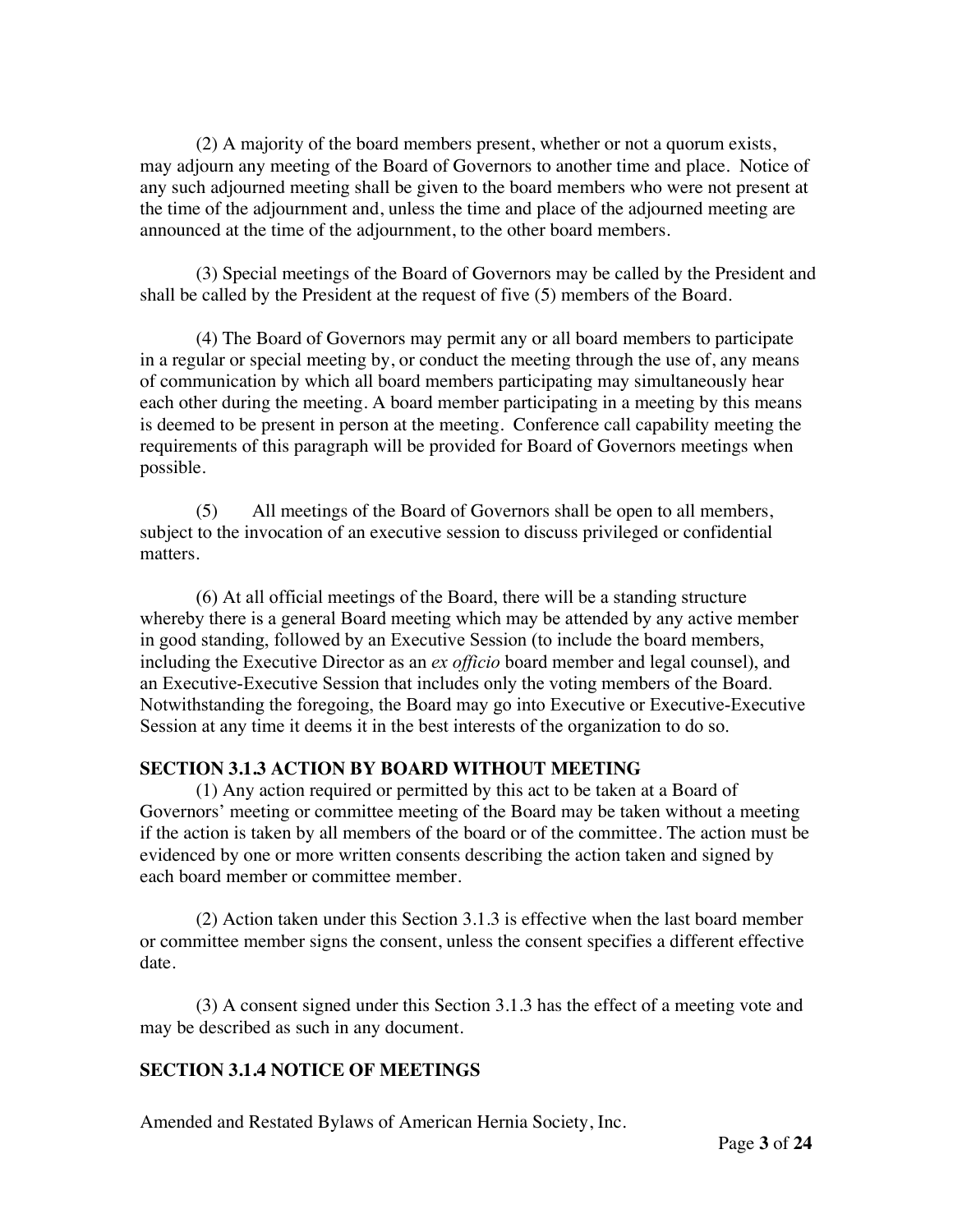(1) Regular meetings of the Board of Governors may be held without notice of the date, time, place, or purpose of the meeting.

 (2) A special meeting of the Board of Governors must be preceded by at least five (5) and no more than fifteen (15) calendar days' notice of the date, time, and place of the meeting. The notice shall generally describe the purpose of the special meeting and the meeting shall be limited to the purposes described and those matters directly related to or resulting from acting upon such purposes(s).

#### **SECTION 3.1.5 WAIVER OF NOTICE**

Notice of a meeting of the Board of Governors need not be given to any board member who signs a waiver of notice either before or after the meeting. Attendance of a board member at a meeting shall constitute a waiver of notice of such meeting and a waiver of any and all objections to the place of the meeting, the time of the meeting, or the manner in which it has been called or convened, except when the board member states, at the beginning of the meeting or promptly upon arrival at the meeting, any objection to the transaction of affairs because the meeting is not lawfully called or convened.

#### **3.1.6 QUORUM AND VOTING**

(1) Unless the articles of incorporation require a different number, a quorum of the Board of Governors consists of a majority of the number of voting board members prescribed by these Bylaws.

 (2) If a quorum is present when a vote is taken, the affirmative vote of a majority of board members present is the act of the Board of Governors unless the articles of incorporation or these Bylaws require the vote of a greater number of board members.

 (3) A board member who is present at a meeting of the Board of Governors or a committee thereof when corporate action is taken is deemed to have assented to the action taken unless:

 (a) The board members objects, at the beginning of the meeting or promptly upon his or her arrival, to holding the meeting or transacting specified affairs at the meeting; or

(b) The board member votes against or abstains from the action taken.

#### **SECTION 3.1.7 REMOVAL OF BOARD MEMBERS**

A board member may be removed from office as follows:

 (1) Any member of the Board of Governors may be removed from office with or without cause by the vote or agreement in writing of a two-thirds majority vote of the active members of the organization and may be removed for cause by a two-thirds majority vote of the members of the Board of Governors (the board member whose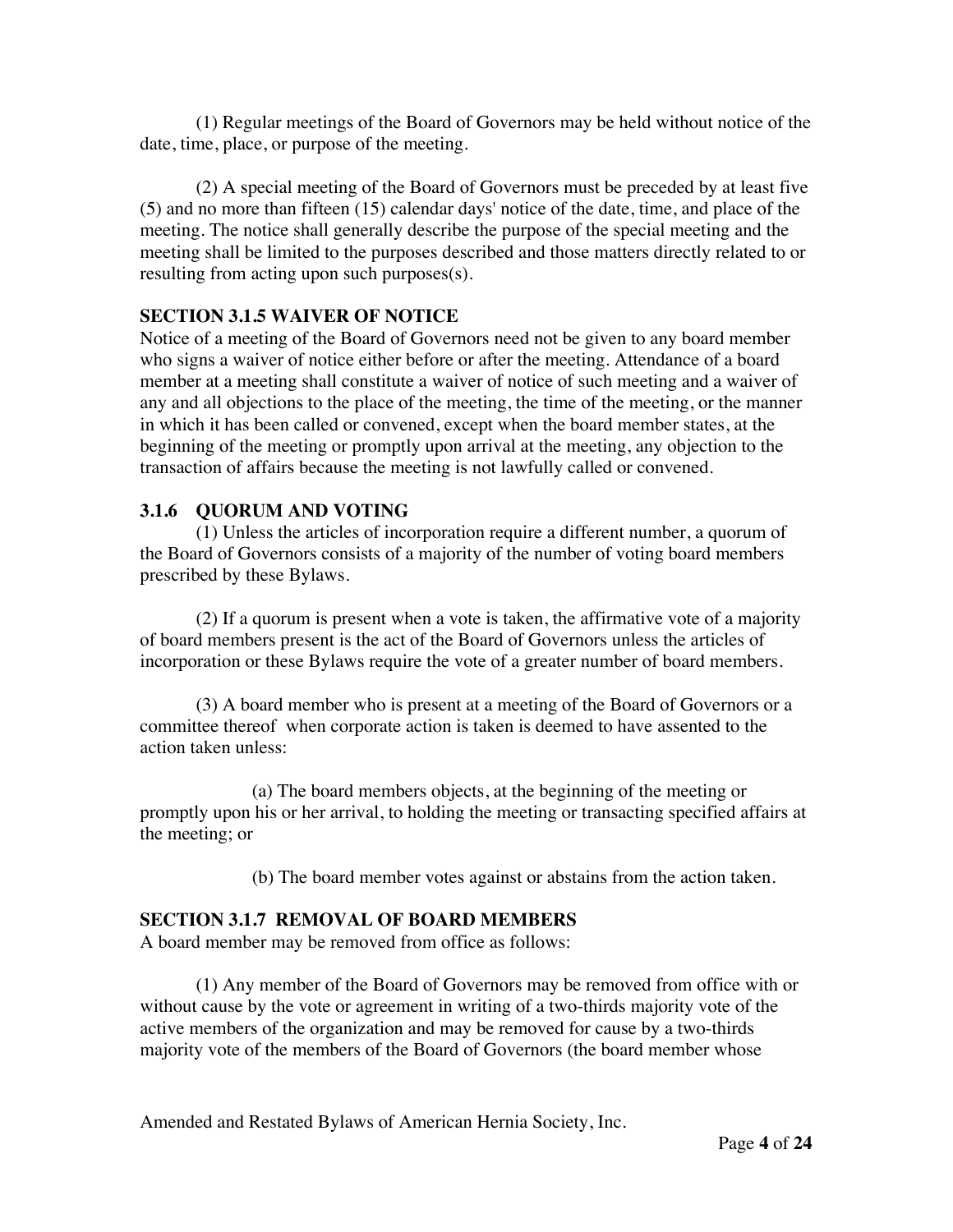removal is sought shall not be counted as a board member for the purposes of determining the two-thirds vote requirement);

 (2) The notice of a meeting of the active members to recall a member(s) of the Board of Governors shall state the specific director(s) sought to be removed.

 (3) A proposed removal of a director at a meeting shall require a separate vote for each board member sought to be removed. Where removal is sought by written agreement, a separate agreement is required for each board member to be removed.

 (4) If removal is effected at a meeting of the active members, any vacancies created thereby shall be filled by the active members at the same meeting and, otherwise, the vacancy shall be filled as provided by Section 3.1.8 of these Bylaws.

 (5) Any board member who is removed from the Board shall not be eligible to stand for reelection until the next annual meeting of the members.

 (6) Any board member removed from office shall turn over to the Board of Governors within 72 hours any and all records of the corporation in his or her possession.

 (7) If a board member who is removed shall not relinquish his or her office or turn over records as required under this Section 3.1.7, any court of competent jurisdiction in the county where the organization's principal office is located may summarily order the board member to relinquish his or her office and turn over corporate records upon application of any active member, including any board member.

#### **SECTION 3.1.8 BOARD VACANCIES**

If a vacancy shall occur among the Board of Governors, an active member of the organization may be appointed by the President, with approval of the Executive Committee, to serve until the next annual meeting of the members at which time an active member shall be elected by the membership to complete the uncompleted term. At the option of the President, vacancies may be filled as provided by section 617.0809, Florida Statutes.

#### **SECTION 3.2 OFFICERS**

The officers (President, President-Elect, Secretary and Treasurer) will be elected by the active members and will serve for one year terms as provided for in Section 3.1 of these Bylaws or until his or her replacement is elected at the next annual membership meeting of the organization. Officers shall hold office under terms and conditions determined by the Board and these Bylaws. Officers may be removed from office (as both an officer and board member) by a vote of two-thirds of the Board at any time for reasonable cause as provided for in Section 3.1.7 of these Bylaws.

Each officer shall act as the Board's liaison to oversee the activities of those standing committees as designated by the President.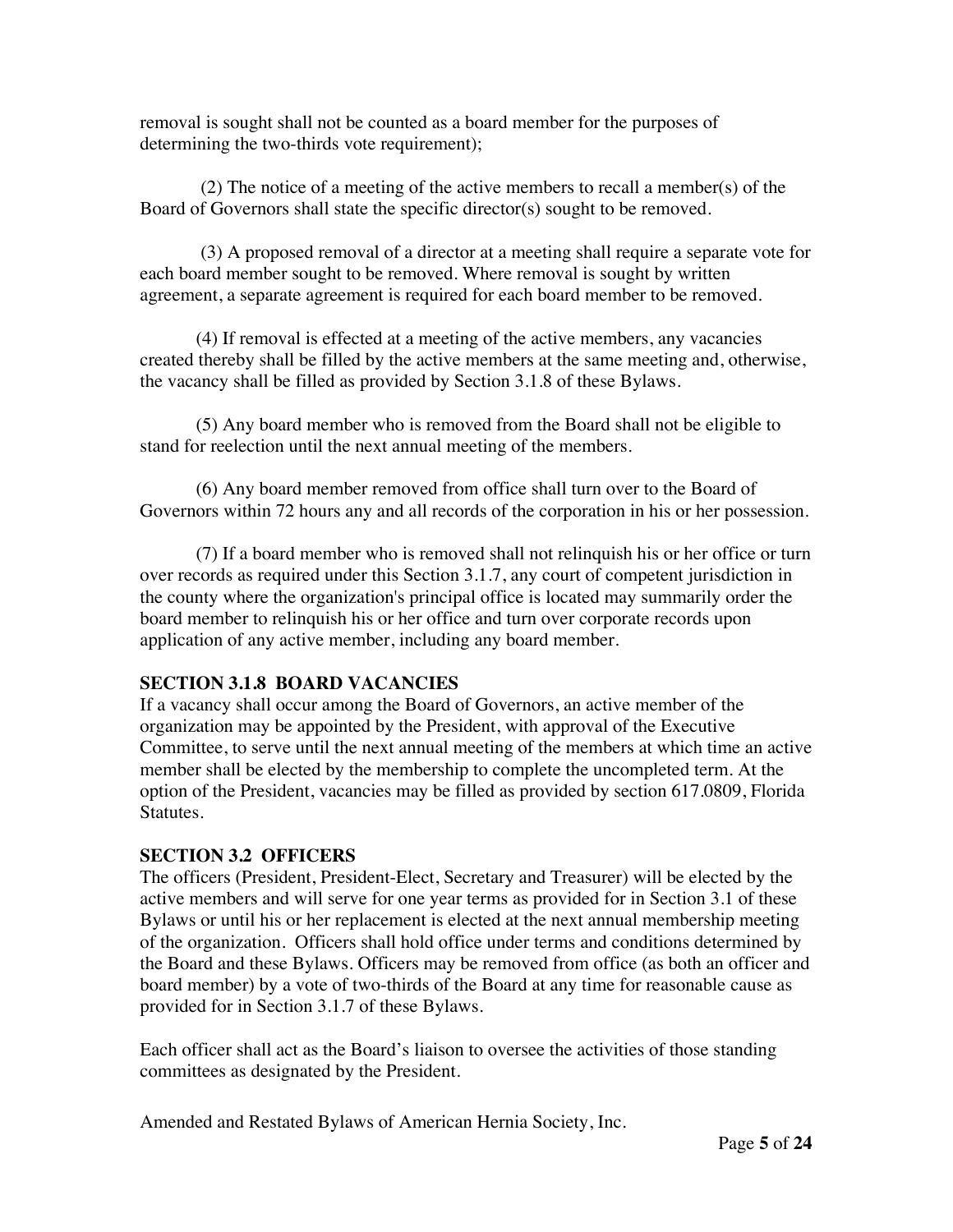The **President** shall be the chief executive officer of the organization, presiding at all Board, annual, scientific, and other meetings, executing all instruments requiring the signature of the president, and executing all orders and resolutions of the Board. The President shall serve as chair of the Executive Committee, shall preside at all meetings of the organization, including meeting of the members, shall appoint the chair of all committees except as otherwise provided herein, shall serve as ex-officio member of all committees of this organization, shall deliver a report to the members at the close of his or her term of office, announce results of elections and shall perform such other duties as custom or necessity of parliamentary usage require or as otherwise provided in these Bylaws.

The **President-Elect** shall witness the administration of the affairs of this organization in anticipation of his or her term of office as President, which term of office shall begin the year in which the term of the President shall expire, shall carry out all duties designated by the President and will serve *ex officio* on all standing committees. The President-Elect shall perform all duties and exercise the powers of the President in the absence of the President. The President-Elect shall serve as the chair of the Program Committee and, as such, shall have the primary responsibility within the organization for the planning and execution of the organization's next annual meeting (following the annual meeting at which the term of the President-Elect begins).

The **Secretary** shall oversee the minutes of meetings of membership meetings and of the Board and that such meetings are called and held in accordance with the requirements of these Bylaws, including certifying the same, and shall be the keeper of the seal. (S)he shall sign and attest to all instruments of the organization and may authorize the Executive Director to do so. (S)he shall supervise the custody of corporate records and, before the annual and any special membership meeting, shall instruct the Executive Director to give notice of the place, time, and date of the meeting to the members and, for special meetings, the purpose of the meeting. (S)he shall oversee maintenance of a current roster of all members of the organization, classified accordingly to the categories of membership, including a list of all members of record entitled to vote with respect to a meeting or to a matter or entitled to receive notice of meetings. The Secretary shall forward, or direct the Executive Director to forward, appropriate forms to applicants for membership in this organization. The Secretary shall serve as the assistant chair of the Program Committee

The **Treasurer** shall oversee all securities, funds and monies belonging to the organization. (S)he shall be responsible for the oversight and review of accurate accounts, recording of all monies, funds, securities, properties, and assets in the custody of the organization, showing at all times the amount of disbursements. (S)he shall report, at each annual membership meeting on the financial condition of the organization. The treasury will contain funds received from annual dues, gifts and contributions, subscriptions, grants and revenues generated from scientific meetings. The treasury will be kept in a bank account in the name of the organization. Distribution of funds that are not provided for by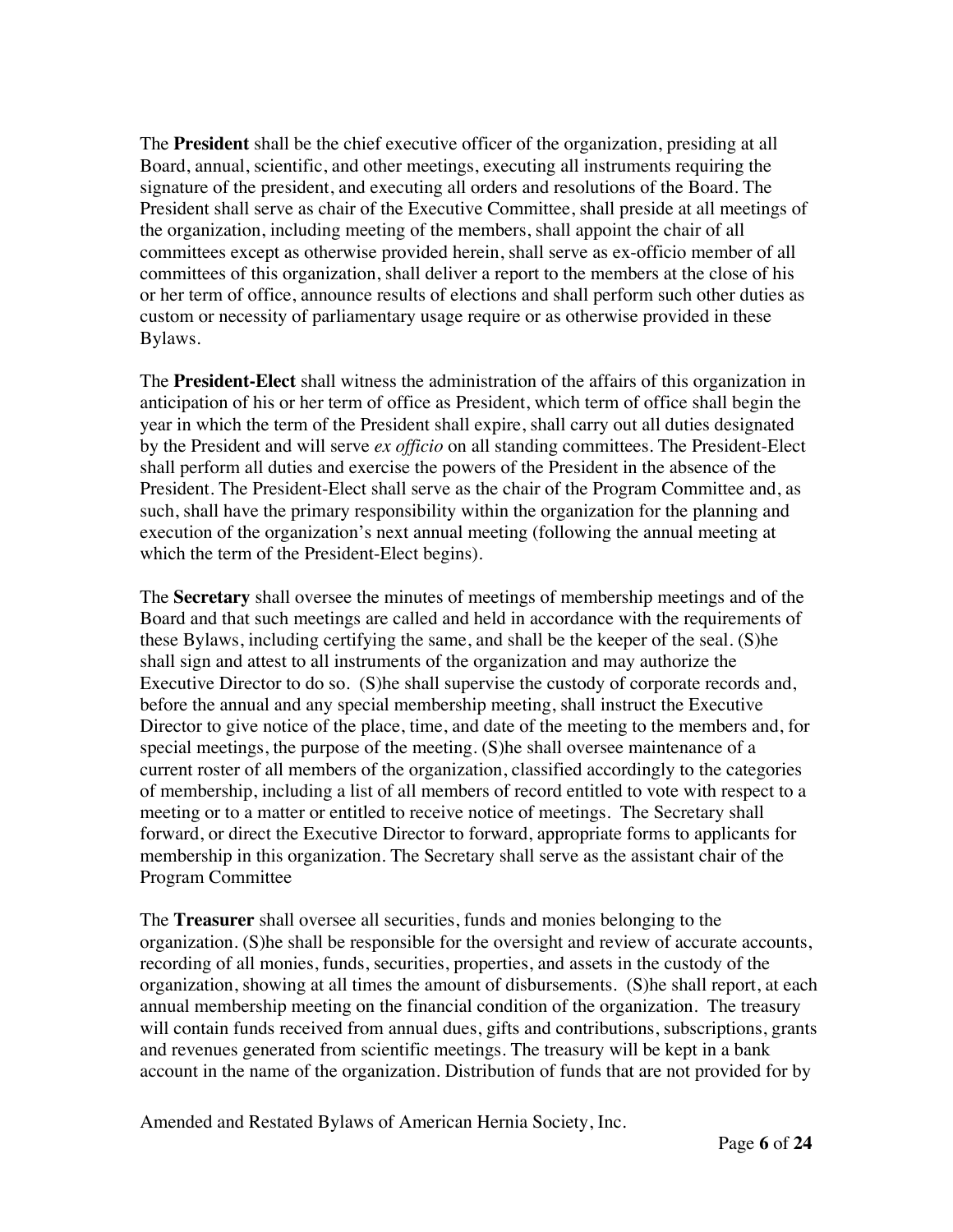the approved budget of the organization or approved by the Executive Committee will require signatures of any two officers. The fiscal year and membership year of the organization shall be from January  $1$ <sup>s</sup> to December 31<sup>s</sup> inclusive.

Officers will be nominated by the Nominating Committee, and will be elected by the active members at the annual membership meeting or by voting by mail as permitted by Article VI of these Bylaws.

Vacancies in board offices filled by officers shall be filled as follows: If the President becomes unable to perform the duties of the office, the President-Elect shall serve as President until the President can resume such duties or until the next annual membership meeting. In the event the President-Elect served as President for less than eight months, this individual shall continue as President to the time for which originally elected. If the President-Elect's service as President exceeds eight months, the Nominating Committee shall present its evaluation and recommendation to the membership for the position of President, as well as President-Elect, for the succeeding year(s). If the President-Elect is unable to perform the duties of the office, the Board of Governors shall elect a substitute who will serve as President-Elect until the next annual membership meeting, at which time the organization, after consideration of the recommendations of the Nominating Committee, shall elect a President and President-Elect, who shall immediately assume their respective offices. If the office of Secretary or Treasurer shall fall vacant, an active member of the organization shall be elected by a majority of the Board of Governors to serve until the next annual membership meeting of the organization.

### **SECTION 3.2.1 RESIGNATION AND REMOVAL OF OFFICERS AND OFFICIAL AGENTS**

Any officer or other official or agent may resign at any time, subject to any rights or obligations under any existing contracts between the officer or agent and the organization, by giving written notice to the President. Acceptance of such resignation shall not be necessary to make it effective unless the notice of resignation so provides. Any officer or other elected or appointed official of the organization may be removed from office as provided for in Section 3.1.7 of these Bylaws.

# **SECTION 3.2.2 VACANCIES OF OFFICERS**

Any vacancy in the office of an officer who hold his or her office as a member of the Board of Governors shall be filled as provided for in Section 3.1.8. All other vacancies in offices shall be filled by the Executive Committee until the next meeting of the Board of Governors.

# **SECTION 3.3 EXECUTIVE DIRECTOR**

The Board may contract for administrative management. The chief management administrator shall be designated the Executive Director. (S)he shall serve in this capacity under contract, either directly or through delegation to the individual Executive Director by a management company with which the organization has contracted, until such time as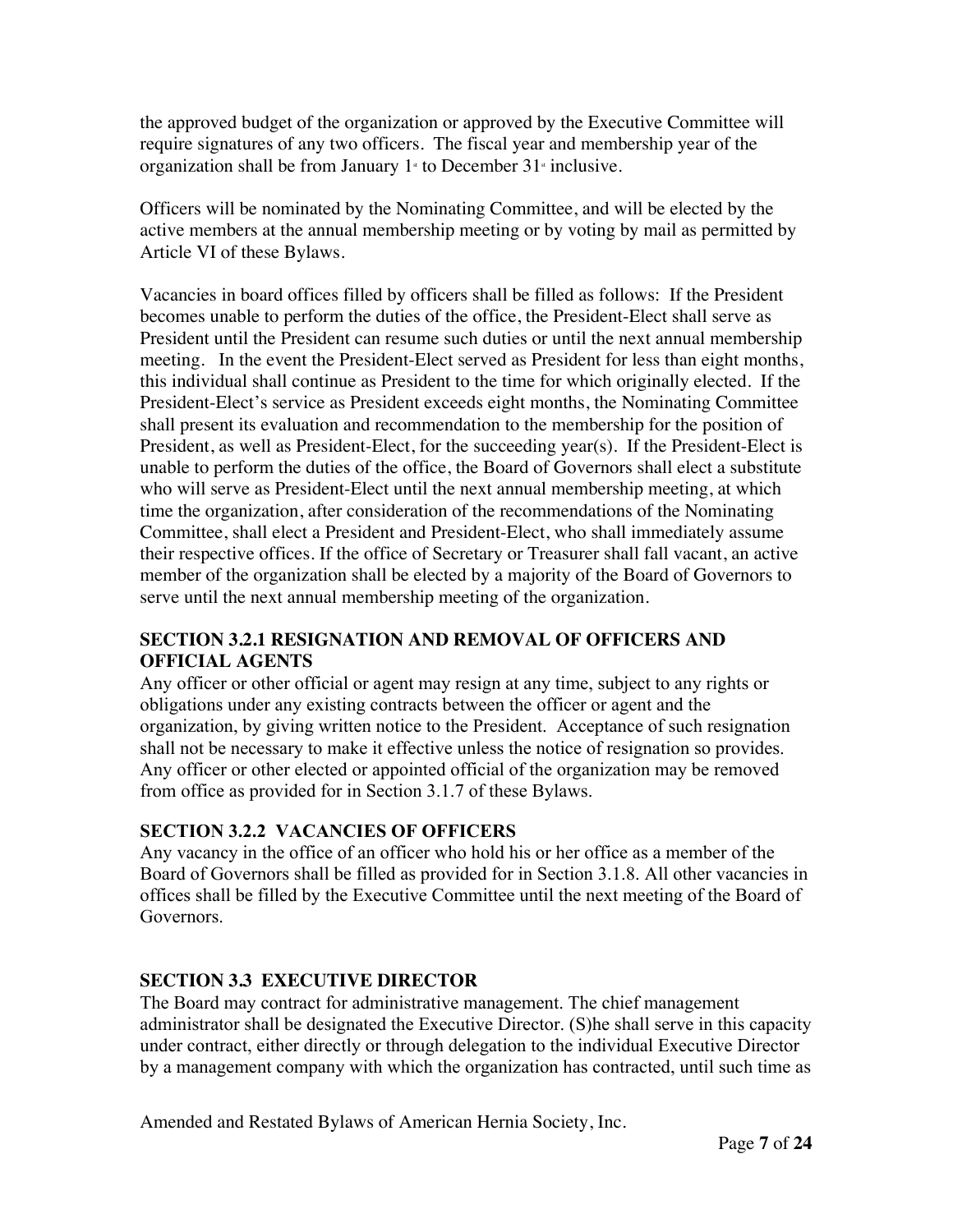two-thirds of the Board shall request his/her resignation or shall terminate his/her, or the delegating management company's, contract. The Executive Director may negotiate, enter into, and execute contracts, deeds and other instruments on behalf of the organization as are necessary and appropriate as are approved or authorized by the Board of Governors, including through the actions of its Executive Committee. The Executive Director and his/her staff are responsible for carrying out the administrative work of the organization, subject to policies, directions, and orders of the Board. The Executive Director, as the chief administrator of the organization, shall prepare and submit to the Board plans, suggestions, budgets, and recommendations as to policies and practices to be pursued by the organization. All duties are to be conducted under the authority and supervision of the Board or the President.

# **ARTICLE IV. COMMITTEES**

#### **SECTION 4.1 PURPOSE, SELECTION AND DUTIES**

Except for the Executive Committee, the purpose of standing, ad hoc, and special subcommittees is to act in an advisory capacity to the Board; the Executive Committee shall act in an advisory capacity to the Board, except it may also exercise the power and authority of the Board as permitted by Section 4.2 of these Bylaws. Except as otherwise provided in these Bylaws, committee chairs and co-chairs shall be appointed by the President, with approval of the Board, and committee members shall be appointed by the committee chair and co-chair, subject to the approval of the President. Committees may, with the approval of the President, appoint subcommittees to carry out the work of the committees. All committee members are appointed for a one-year term and may be reappointed. Each standing committee shall have such powers and duties as prescribed by the Board and these Bylaw. Vacancies in the elected or appointed membership of any committee, whether specifically provided for by these Bylaws or created, shall be filled by the President or committee chair, based on the person who appointed the person to the vacant committee membership position. No committee may exercise any power or authority reserved to the Board of Governors, except the Executive Committee as provided in Section 4.2 of these Bylaws. No committee may exercise any power that may not be exercised by the Board of Governors under these Bylaws.

Standing committees may include the following: Awards Committee, Bylaws Committee, Diversity Committee, Education Committee, Finance Committee, Grants Committee, International Relations Committee, Membership Committee, Nominating Committee, Patient Advocacy Committee, Program Committee, Residents and Fellows Committee, and the Website/Social Media Committee. The Executive Committee is a standing committee whose composition is described in Article IV, Section 4.2.

# **SECTION 4.2 EXECUTIVE COMMITTEE**

An Executive Committee consisting of the President, President-Elect, Secretary, and Treasurer shall act on behalf of the Board of Governors to administer the affairs of the organization between meetings of the Board of Governors. The immediate past president and the Executive Director shall be *ex officio* members of the Executive Committee (as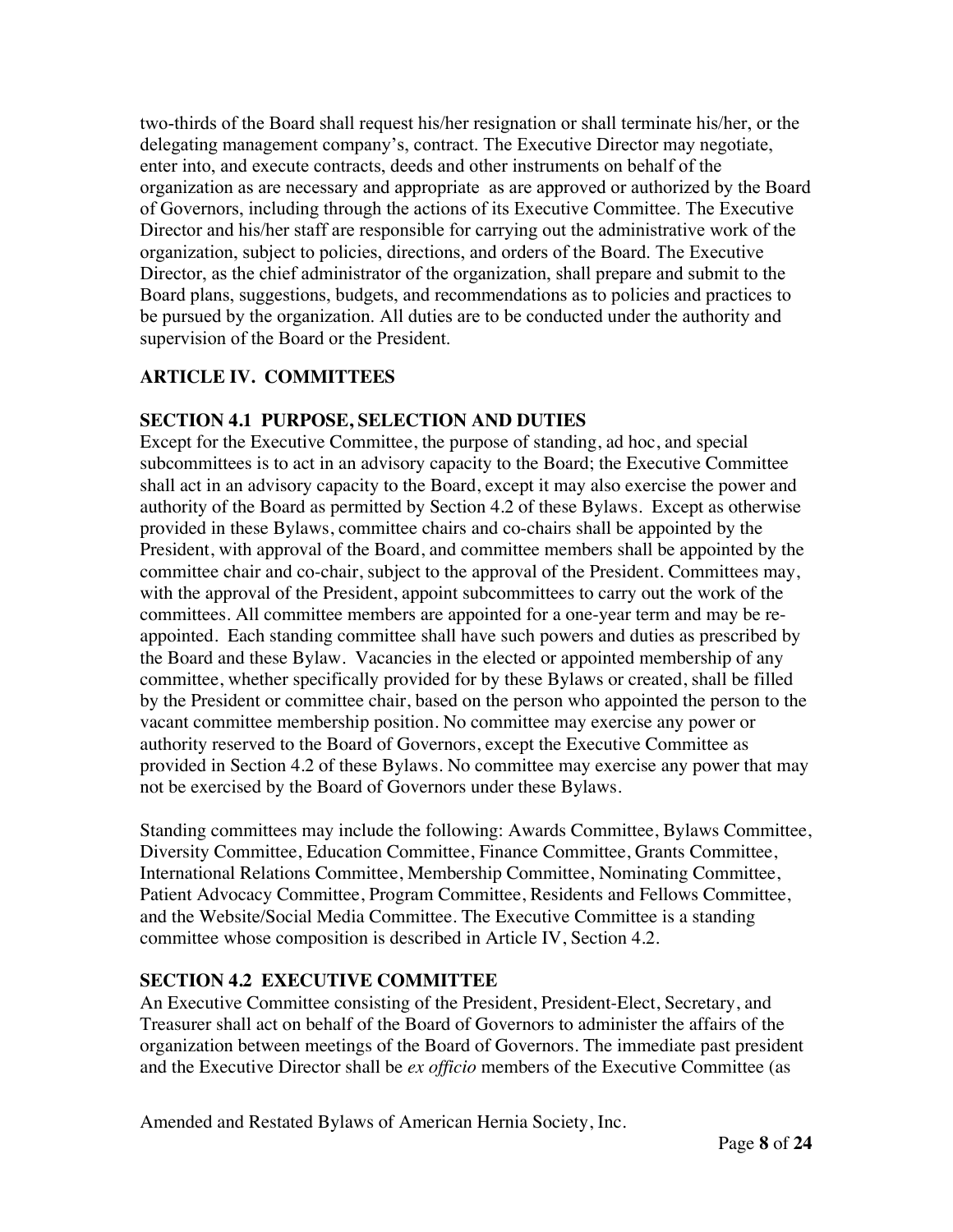used in these Bylaws, *ex officio* status means that the person holding that status has no right to vote, but is entitled to notice of and to participate in meetings of the board, committee, or subcommittee with respect which such status is held). The Executive Committee shall act subject to the general policies established by these Bylaws and the following:

(1) the members of the Executive Committee shall serve at the pleasure of the Board and any member may be removed and replaced by another board member by a twothirds vote of the Board.

(2) The Executive Committee may exercise the power and authority of the Board on any matter, except it may not:

> (a) approve or recommend to members actions or proposals required by law to be approved by members.

(b) fill vacancies on the Board of Governors or any committee thereof.

(c) adopt, amend, or repeal any bylaw provisions.

# **SECTION 4.3 NOMINATING COMMITTEE**

For Nominations for Officer and Board Elections up to but not including the 2020 Annual Meeting of Members:

The Nominating Committee shall consist of at least three but not more than five members to include the two most recent living past presidents. The Nominating Committee will nominate members for the Board of Governors and Officers and have such other duties deemed necessary by the Board of Governors or President.

#### For Nominations for Officer and Board Elections at and after the 2020 Annual Meeting of Members:

The Nominating Committee shall consist of seven members to include the three most recent living past presidents with the remaining members (at-large) being active members elected by the active members as provided for in this Section 4.3. Committee members who are elected shall be elected by a voting by mail process (as defined in Section 6.6 of these Bylaws) which is completed at least thirty (30) days prior to each annual meeting. Members of the Nominating Committee shall serve for a one year term that will start at the conclusion of the annual meeting prior to which they were elected. The Committee formed to begin at the conclusion of each annual meeting will nominate members for election as officers and to the Board of Governors at the next annual member meeting. The first committee to be formed with elected members will be formed to begin its term at the conclusion of the 2019 annual meeting of members and will nominate members for election as officers and board members whose terms will start at the conclusion of the 2020 annual meeting of members. The most immediate living past president serving on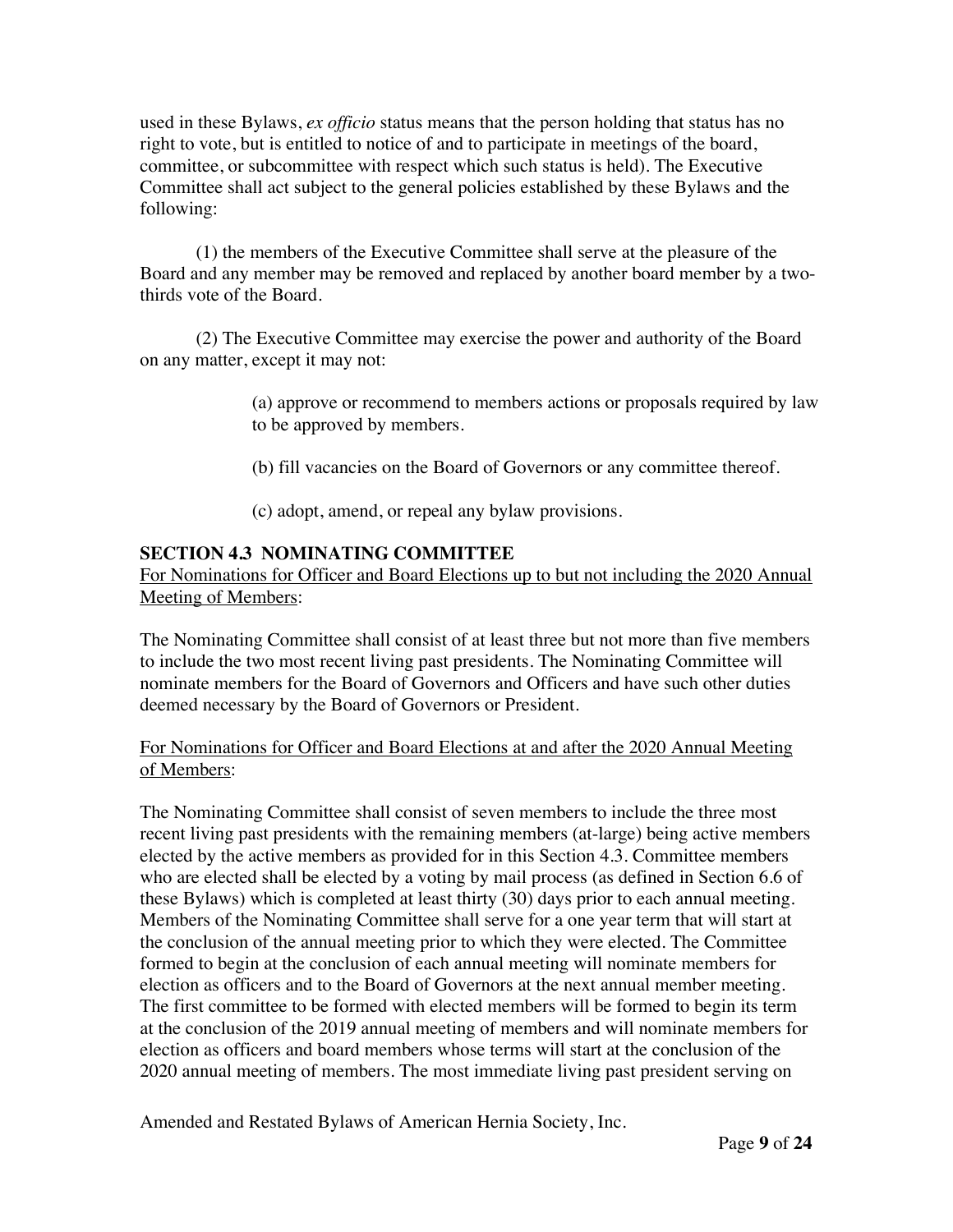the Nominating Committee shall be the chair of the Nominating Committee. The Nominating Committee will nominate members for the Board of Governors and officers and shall have such other duties deemed necessary by the Board of Governors or President.

Each Nominating Committee formed shall nominate and prepare a slate of prospective officers and other Board of Governors members for election at the next annual membership meeting, being the meeting that will be held at the conclusion of the Nominating Committee's members' one-year term, and shall do so at least 120 days prior to that annual membership meeting. The Nominating Committee's slate shall be provided to the Executive Director who shall prepare the ballot for the election of officers and Board of Governor members. The ballot for the election of officers and Board of Governors members shall permit write-in candidates and, if so determined by the Committee, more candidates than there are positions to be filled.

The at-large members of the Nominating Committee to be elected by the active members shall be nominated and elected as follows:

(1) The Executive Director shall solicit nominations for the Committee from the active members 180 days prior to each annual meeting; the Executive Director shall advise the active members that self-nomination is permitted and that all nominations shall be accompanied by a statement of 100 words or less in support of the nomination;

(2) The Executive Director shall close out nominations after 45 days and shall then compile a list of nominees (in alphabetical or reverse alphabetical order) with accompanying supporting statements and publish the list on the AHS website within 15 days of nominations being closed; notwithstanding the foregoing, the Executive Director shall contact each person nominated for the Nominating Committee to ask if the person is willing to serve if elected and only those persons who indicate they are willing to serve on the Nominating Committee if elected shall be included on the published list of nominees and on the ballot to be prepared for the election of at large members;

(3) The ballot for selection to the Nominating Committee may contain the names of more candidates than there are at large membership positons to elect and, if that is the case, then the candidates receiving the highest number of votes through the rank equal to the number of at-large membership positions to be filled shall be elected and the two candidates receiving the next two highest rankings shall be alternate members of the Nominating Committee to serve if any member fails or is unable to serve; and

(4) The Executive Director shall prepare a ballot from the compiled list of nominees and conduct a voting by mail process (as set forth in Section 6.6 of these Bylaws) of all active members for the election of the at-large members of the Nominating Committee that shall be completed at lease thirty (30) days prior to each annual membership meeting.

# **SECTION 4.4 FINANCE COMMITTEE**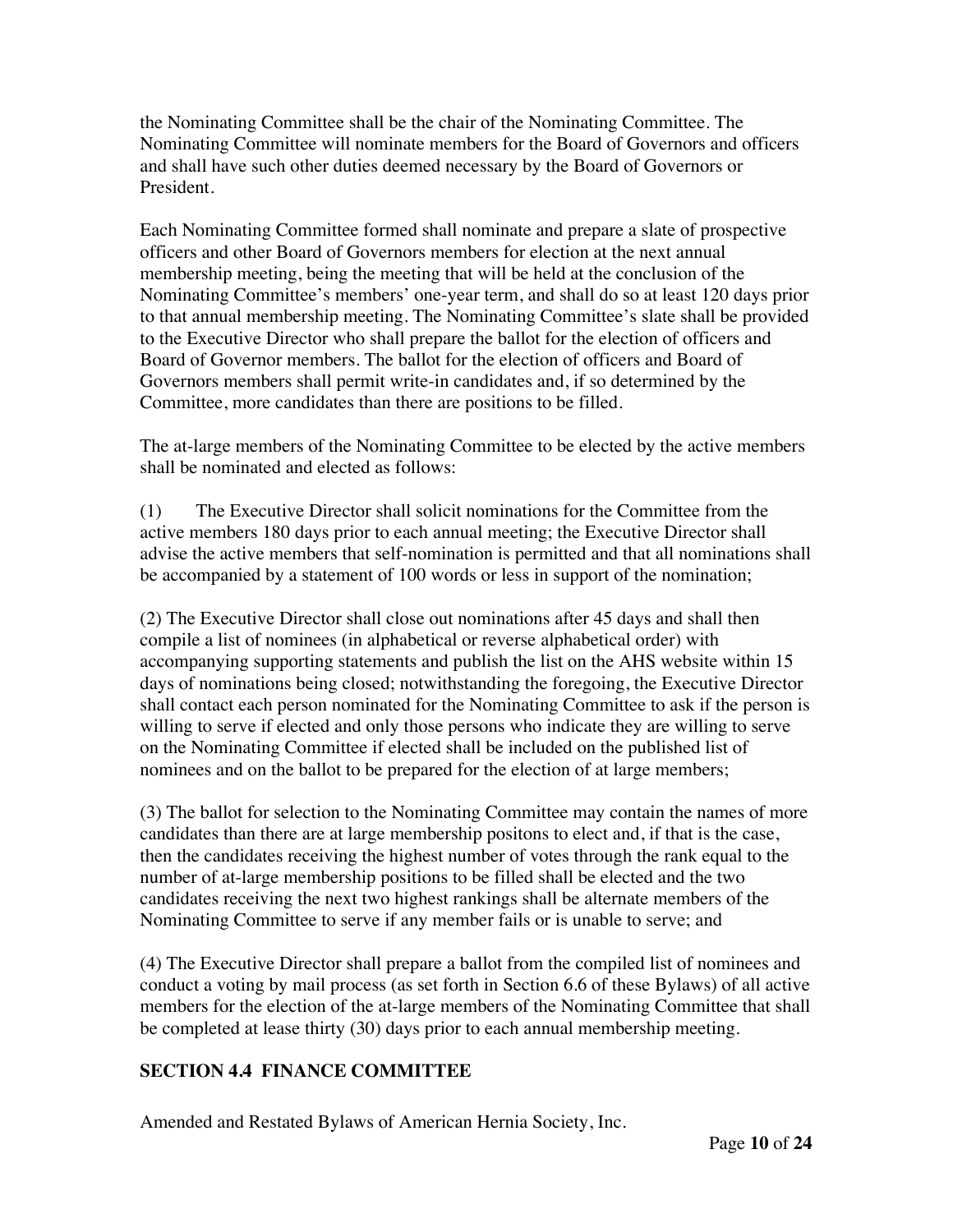The Finance Committee shall consist of three or more members of the Board of Governors in addition to the Treasurer, who will serve as chair of the Committee. The Committee shall have charge of the finances including any investment and re-investment of the funds belonging to the organization and, in its discretion, may cause a report of accounts of the organization for any fiscal year to be prepared by a competent and independent firm of certified public accountants of good standing. Upon receiving such report, the Committee shall examine it and report to the organization. The report shall be filed with the records of the organization and an abstract thereof entered into the minutes of the annual membership meeting. The Committee shall advise the Board regarding all financial planning and shall, in addition, perform such other functions as assigned to it by the Board.

# **SECTION 4.5 BYLAWS COMMITTEE**

The Bylaws Committee shall consist of at least four members including the chair, one of whom is a current or previous member of the Board of Governors. The Committee shall review the Bylaws and make recommendations for modification when needed or by recommendation of the Board and/or membership. The Executive Director and legal counsel are *ex officio* members of the Bylaws Committee. The Committee shall review the Bylaws every (5) five years and make recommendations to the Board concerning any necessary or convenient amendments.

# **SECTION 4.6 MEMBERSHIP COMMITTEE**

The Membership Committee shall be composed of at least seven members, including a chair and co-chair, one active member who is a member of the Diversity Committee and at least one member who is representative of the organization's overall membership. The Committee shall review all applications for membership in AHS and approve, in accordance with the policies and practices it adopts, those applications which meet all requirements imposed by these Bylaws. The policies and practices adopted by the Committee may include a delegation of authority to the Executive Director to approve any class of applications for membership, except for active membership the approval of which may not be delegated to Executive Director. The Membership Committee shall oversee the membership outreach program and work with the administrative office to meet membership goals and objectives.

# **SECTION 4.7 ANNUAL MEETING COMMITTEE**

The Annual Meeting Committee shall consist of at least five members chaired by the President-Elect with the Secretary as the assistant chair. The Committee shall be responsible for organization, development, and evaluation of the AHS annual clinical meeting, scientific sessions, and other conferences approved by the Board of Governors.

# **SECTION 4.8 AWARDS COMMITTEE**

The Awards Committee shall consist of at least five members who are the President-Elect, the immediate past president, and a representative of each of the following Committees: Program, Membership and Resident and Fellow. The President-Elect shall be the chair of the Committee The Committee shall review nominees for various awards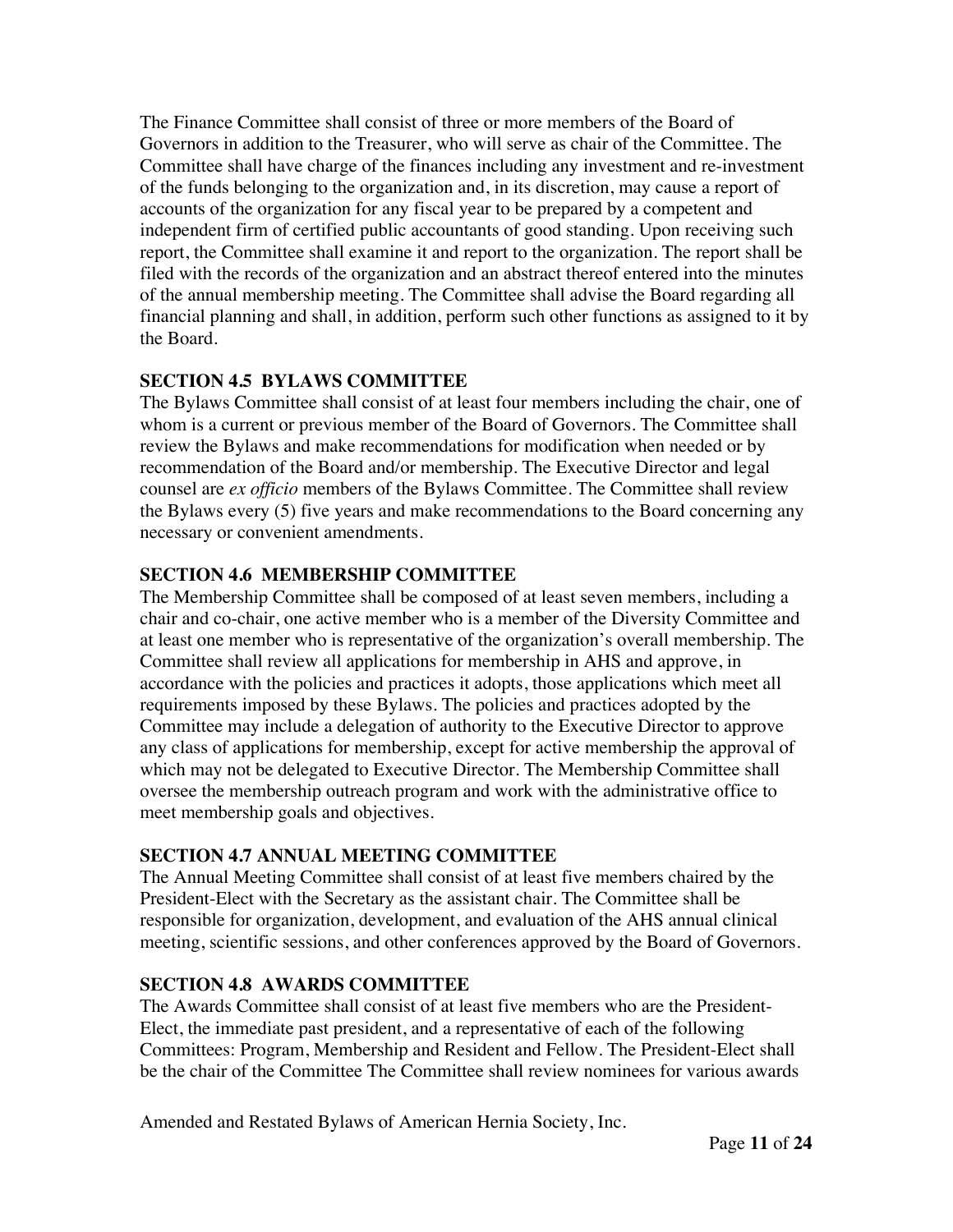as established by the Board of Governors or its committees; make recommendations as to the nature of the awards, the venue, and manner of presentation; and submit those recommendations to the Board for approval.

# **SECTION 4.9 GRANTS COMMITTEE**

The Grants Committee shall consist of at least three members. The members shall be active members appointed by the President who are surgeons with expertise in hernia surgery. The Committee shall: (1) evaluate and award research grants or awards as funding permits; and (2) oversee any grants so awarded.

# **SECTION 4.10 INTERNATIONAL RELATIONS COMMITTEE**

The International Relations Committee shall consist of at least three members. The Committee shall establish and maintain affiliations with other professional organizations in order to coordinate efforts that will further advance the purposes of the organization.

# **SECTION 4.11 WEBSITE/SOCIAL MEDIA COMMITTEE**

The Website/Social Media Committee shall consist of at least three members. The Committee shall assist in the development and implementation of the communication options and strategies of the organization.

# **SECTION 4.12 PATIENT ADVOCACY COMMITTEE**

The patient advocacy committee shall consist of at least three members. The Committee shall recommend the development and implementation of a patient advocacy strategy for the organization and will serve as the organization's liaison to community patient advocacy groups concerned with hernia disease.

# **SECTION 4.13 RESIDENT and FELLOW COMMITTEE**

The Resident and Fellow Committee shall have at least five members including a chair and co-chair. The chair will be an active member and the co-chair will be a resident or fellow member. The Committee shall develop and implement a pathway for new surgeons with an interest in abdominal wall disorders to make a contribution to the AHS, including by coordinating a resident and fellow clinical session at the annual meeting and promoting resident and fellow participation in the organization.

# **SECTION 4.14 DIVERSITY COMMITTEE**

The Diversity Committee shall have at least five members, including a chair appointed by the President, subject to Board approval, and the other members being appointed by the chair. The Committee shall strive to improve the diversity of the organization, to build a culture that allows for the inclusion of underrepresented groups within the organization, and to provide an avenue for reporting of and addressing discriminatory action/language at AHS meetings in order to facilitate change. The Committee will have a subcommittee, titled the Diversity and Non-Discrimination Council, which shall consist of a chair who is the chair of the Committee and up to seven total members, none of whom, except for the chair, need to be active members of the organization and the majority of whom shall not be active members of the organization. The members of the Diversity and Non-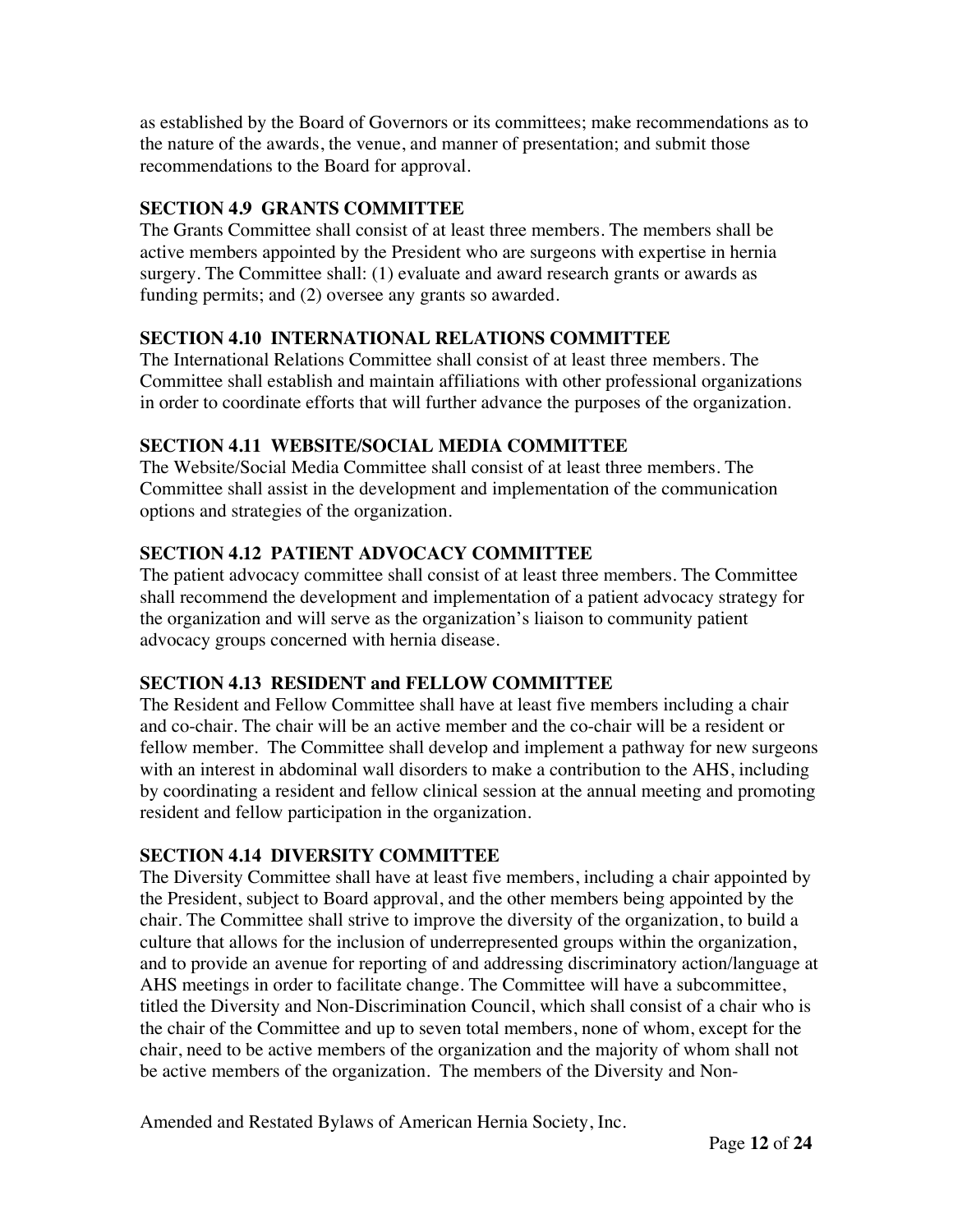Discrimination Council shall be nominated by the Committee, appointed by the Committee chair, and serve three-year terms. The procedures and protocols of the Committee and the composition of the Diversity and Non-Discrimination Council shall be subject to approval of the Board.

# S**ECTION 4.15 EDUCATION COMMITTEE**

The Education Committee shall have at least five members. The Committee shall be responsible for organization, development, and evaluation of scientific sessions, other than the Annual Clinical Meeting, and other conferences approved by the Board of Governors.

# **SECTION 4.16 PRACTICE ADVISORY COMMITTEE**

The Practice Advisory Committee shall have at least five members. The Committee shall draft advisories on hernia/mesh related topics consistent with the mission of the organization. The Committee shall operate in accordance with such policies and procedures as it adopts and which are approved by the Board. The Committee shall adopt a conflict of interest policy as part of its policies and procedures. All advisories adopted by the Committee shall be submitted to the board for its approval by at least a two-thirds majority of the Board. No advisory shall be the official position of AHS until, if ever, it is adopted and approved by at least a two-thirds majority of the Board.

# **SECTION 4.17 TASK FORCES**

Task forces may be appointed by the President as deemed necessary to assist in the management, direction, and supervision of various activities of the organization to serve at the pleasure of the President. The term of any task force shall not extend beyond the appointing President's term unless specified otherwise in these Bylaws or approved by the Board.

# **ARTICLE V. MEMBERSHIP**

# **SECTION 5.1 CATEGORIES OF MEMBERSHIP; APPLICATION PROCESS**

The membership of AHS shall consist primarily of surgeons who are certified by a national board examination of surgeons, and will have evidenced special interest in the field of hernia surgery by his/her teaching through lectures and/or writings or who has clinical or basic science interest in the field. Categories of membership include Active, Candidate-Board Eligible, Resident/Fellow, Student, Retired, Affiliate and Honorary members. AHS does not discriminate on the basis of race, gender, sexual orientation, disability, religion, ethnicity, politics, or nationality in the selection of members.

Active members are the only members with voting rights and the only members who may serve as officers and members of the Board of Governors. Any member, regardless of category, may be appointed to committees as voting or *ex officio* members as determined by these Bylaws or the President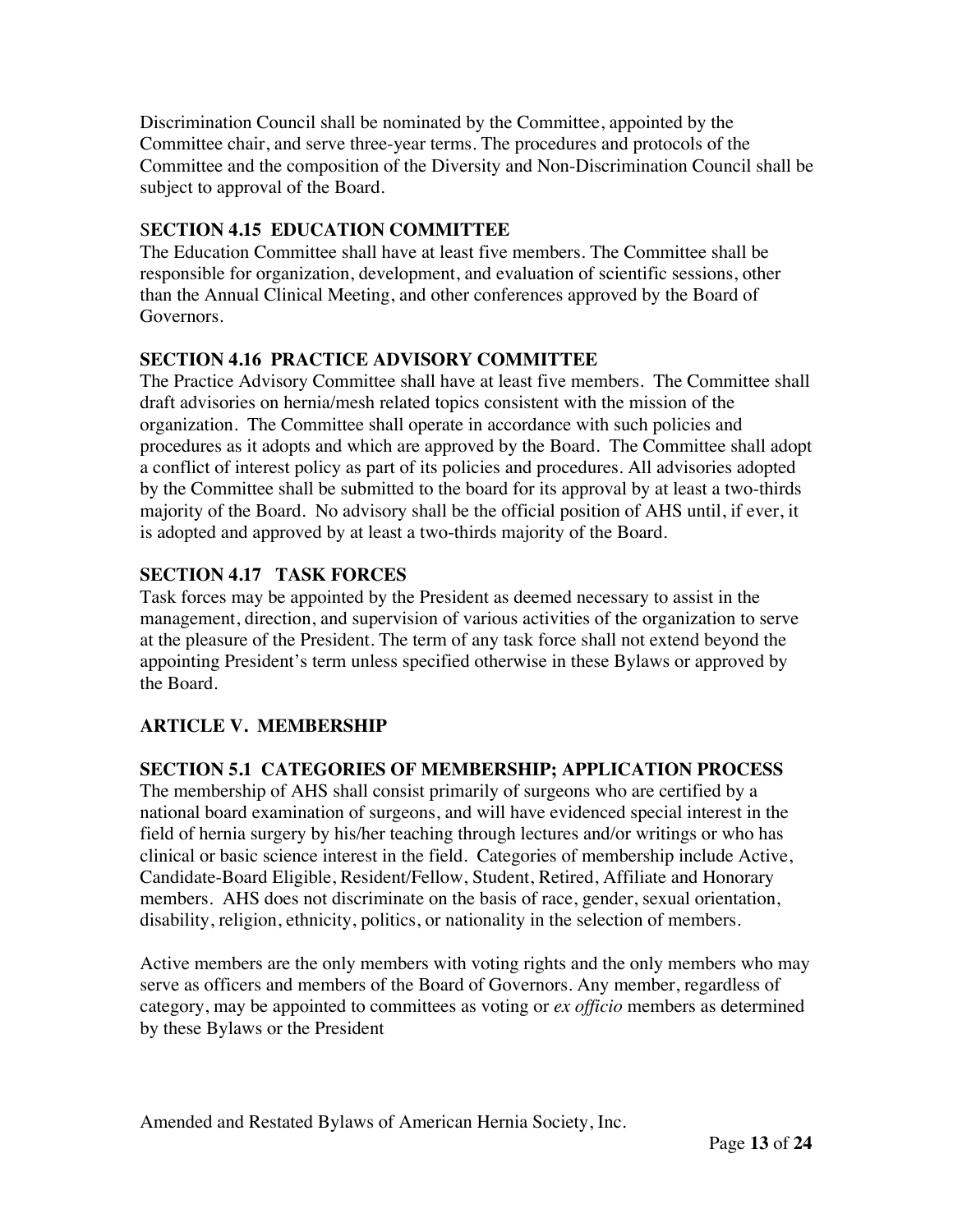Membership as an active, resident/fellow, allied health, and affiliate member is by application. The Executive Director shall prepare application forms, publish such applications on the organization's web site, and accept all applications for membership. The Executive Director shall review all membership applications for completeness and, if such authority is delegated by the Membership Committee, approve all membership applications, except those for active membership, which shall be approved by the Membership Committee. Once applications for active membership are deemed complete by the Executive Director, they shall be forwarded to the Membership Committee for review and approval. The Membership Committee's review shall be to assure that the applicant meets the criteria for membership as set forth in these Bylaws and shall be conducted in accordance with the policies and practices adopted by the Membership Committee.

The Executive Director shall notify all applicants of the results of the Executive Director's or Membership Committee's review and shall collect dues as appropriate from each new member. Membership is not finalized for a new member until all required dues have been paid.

All new members, regardless of the category of membership, must meet the requirements of any code of conduct or code of ethics adopted by AHS now or in the future (any of which his referred to in these Bylaws as an "AHS Code of Conduct") such that their conduct within the three years prior to membership would not have been violative of any such AHS Code of Conduct.

#### **SECTION 5.1.1 ACTIVE MEMBERS**

Requirements for active membership shall be an unrestricted license to practice surgery in his/her state, province, or country (an applicant may be in government service not requiring licensure); certification by the American Board of Surgery or the American Osteopathic Board of Surgery, fellowship in the Royal College of Surgeons (Canada), fellowship in the American College of Surgeons, fellowship in the American College of Osteopathic Surgeons, certification by any American Board of Medical Specialties (ABMS) or American Osteopathic Association (AOA) recognized board, or certification by or fellowship in any international equivalent (as determined by the Board of Governors) of any of the foregoing; and a letter of recommendation attesting to the applicant's competency in the field of hernia surgery and recommending the applicant's membership. The letter of recommendation may be from the Chief of Surgery of the applicant's institution or a hospital or medical center at which the applicant has privileges to perform hernia surgery (if the applicant is Chief of Surgery, a letter from the Chief of Staff shall be appropriate) or from an active member of AHS.

# **5.1. CANDIDATE-BOARD ELIGIBLE MEMBERS**

Candidate-board eligible membership is by application. A candidate-board eligible member shall be a surgeon who qualifies for active membership except that the surgeon shall be eligible for but has not yet attained the board or society certification or fellowship required for active membership. Each applicant for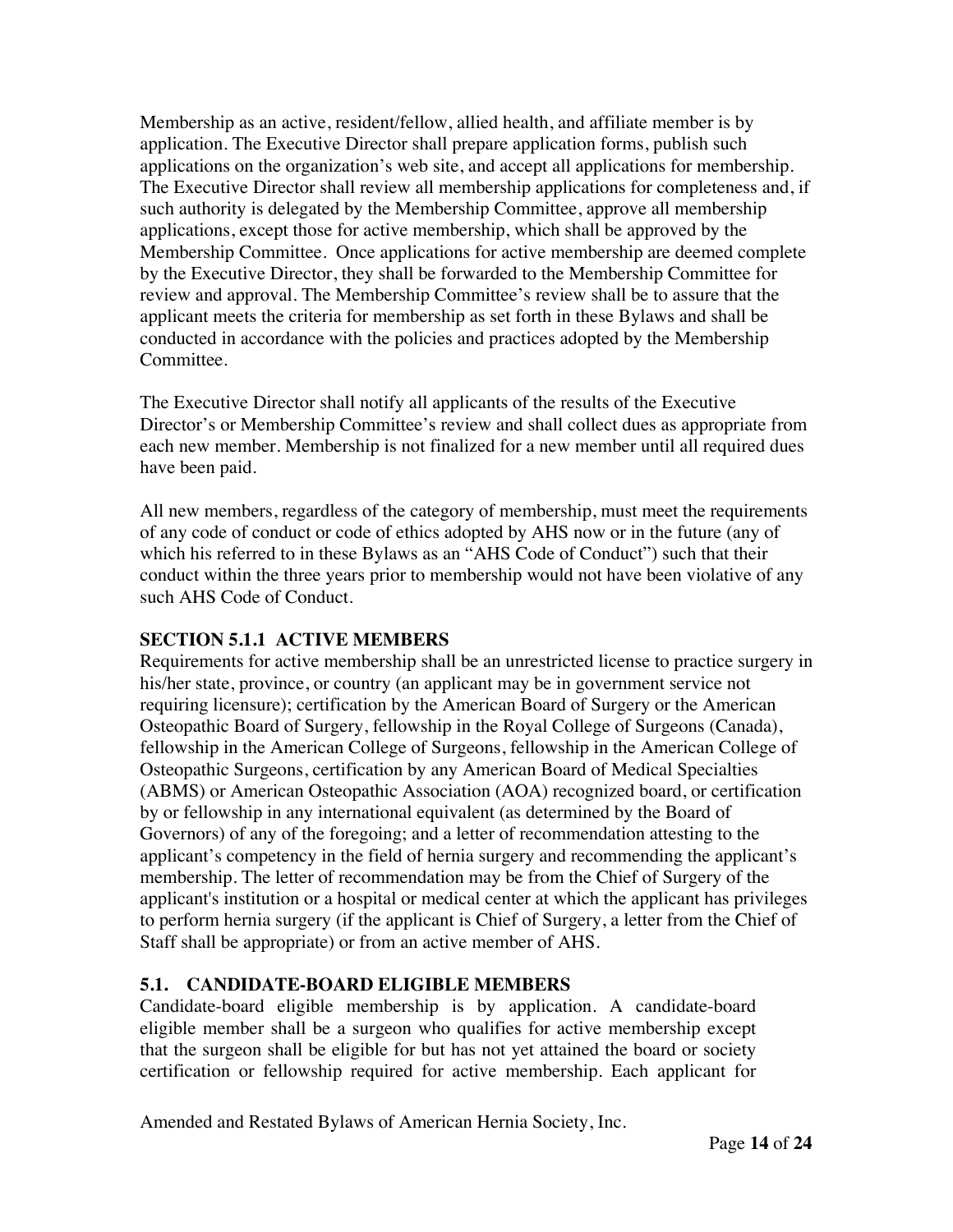candidate-board eligible membership shall submit all of the materials required to be submitted for active membership, except, in lieu of proof of board or society certification or fellowship, the applicant shall submit proof, as determined by the Membership Committee, of the applicant's eligibility for board or society certification or fellowship required for active membership. A candidate-board eligible member may maintain that membership status for the shorter of three years or until the member attains the requisite board or society certification or fellowship for active membership. If a candidate-board eligible member attains the board or society certification or fellowship required for active membership within three years of beginning candidate-board eligible membership, then the member shall be offered active membership. If the member does not attain the board or society certification or fellowship required for active membership within three years of beginning candidate-board eligible membership, then the member shall be eligible to re-apply for any other then-appropriate category of membership. Candidate-board eligible members pay annual membership dues and may attend meetings but have no voting rights.

#### **SECTION 5.1.2 RESIDENT/FELLOW MEMBERS**

Resident /Fellow membership is by application. A resident member shall be a physician actively participating in training in a surgery residency program accredited by the ACGME or the American Osteopathic Association and a fellow member shall be a physician actively participating in an advanced training program. Each applicant for resident/fellow membership shall submit a letter of recommendation from either the Program Coordinator or Program Chair of the applicant's training program attesting to the applicant's participation and good standing in a training program that meets the requirements of this section. Resident/fellow members pay annual membership dues and may attend meetings but have no voting rights.

One resident/fellow member at a time may be appointed by the Board of Governors to serve as an *ex officio* member of the Board of Governors. The resident/fellow e*x officio* member of the Board of Governors may be replaced by the Board of Governors at any time and may be excused from any executive session of the Board.

#### **5.1. STUDENT MEMBERS**

Student membership is by application. A student member shall be a student in a medical school program granting either a Doctor of Medicine (MD) degree which is accredited by the Liaison Committee on Medical Education or a Doctor of Osteopathic Medicine (DO) degree which is accredited by the American Osteopathic Association Commission on Osteopathic College Accreditation, or, if the student attends a medical school outside of the United States (or outside of the United States or Canada if in an MD degree program), the student member shall be a student in an accredited medical school program approved by the Membership Committee. At the discretion of the Membership Committee, students enrolled in accredited programs leading to a degree in an allied health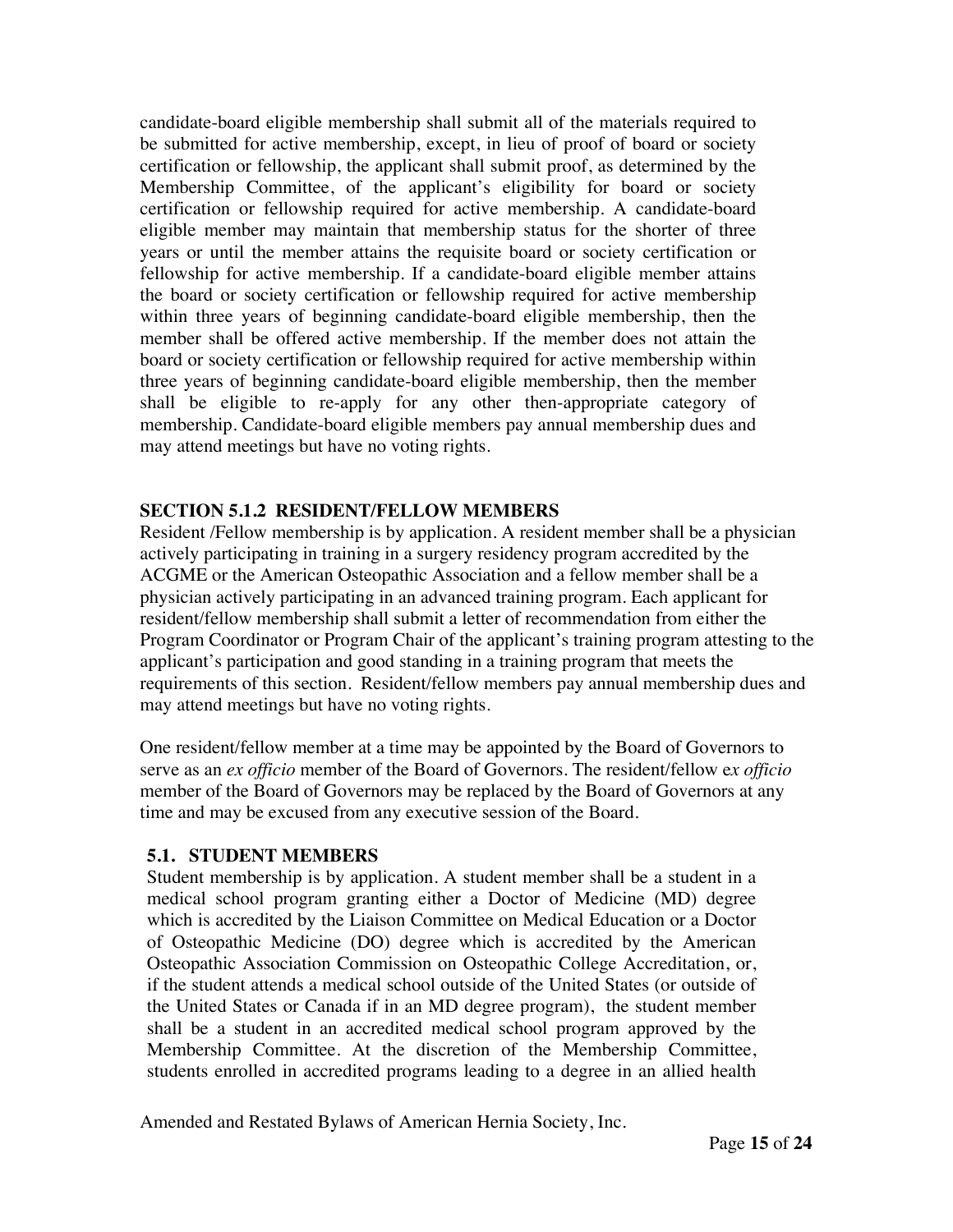field, e.g., nursing or nutrition, may become student members. Each applicant for student membership shall submit satisfactory proof, as determined by the Membership Committee, of the applicant's enrollment in an acceptable accredited program. Student members pay annual membership dues and may attend meetings but have no voting rights.

#### **SECTION 5.1.3 RETIRED MEMBERS**

A physician who has been an active member of the organization in good standing and who has retired from professional activity or has become permanently disabled shall be eligible to become a retired member by application to AHS. Retired members do not pay membership dues and may attend organizational functions and regular meetings without a vote. Retired members who desire to attend AHS meetings must register and pay the member registration fee for such meetings.

### **SECTION 5.1.5 ALLIED HEALTH MEMBERS**

Allied health membership is by application. Allied health professional, such as nurses, physician assistants, surgical technicians and other interested allied health professionals, are eligible for allied health membership. The application for allied health membership must demonstrate the applicant's active license to practice in the applicant's allied health profession. Allied health members pay dues and attend the annual meeting without a vote. Allied health members who desire to attend AHS meetings must register and pay the member registration fee for such meetings.

#### **SECTION 5.1.6 AFFILIATE MEMBERS**

Affiliate membership is by application. A physician not in the clinical practice of surgery and who has not been an active member, or a scientist who, while not engaged in the practice of surgery to humans, is interested in abdominal wall surgery or the basic science of hernia disease, or any other person whose interests, knowledge or experience may benefit the mission of the organization may be an affiliate member. The application for affiliate membership should contain the applicant's statement as to his or her interest in membership and why his or her membership may benefit the mission of the organization. The Membership Committee's decision concerning whether an applicant's membership will benefit the mission of the organization is final and not subject to appeal. Affiliate members pay dues and attend the annual meeting without a vote. Affiliate members who desire to attend AHS meetings must register for and pay the member registration fee for such meetings.

# **SECTION 5.1.7 HONORARY MEMBERS**

The Board may confer honorary membership. Honorary Membership will be reserved for those who have made significant contributions to clinical or academic surgery and academic medicine but need not be in active surgical practice. Honorary members do not pay dues and may attend organizational functions and regular meetings without a vote. Honorary members who desire to attend AHS meetings must register and pay the member registration fee for such meetings.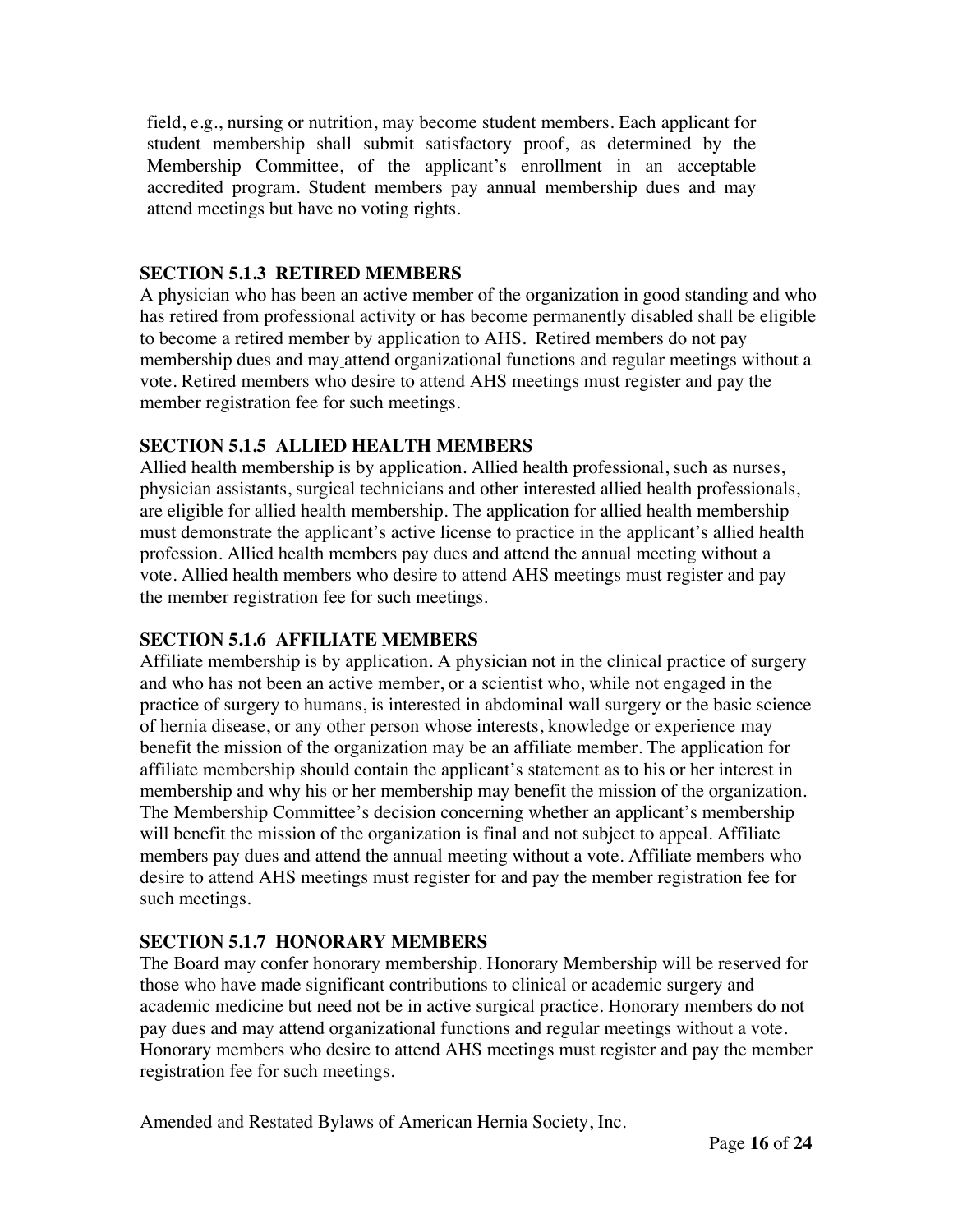#### **SECTION 5.1.8 APPROVAL OF APPLICATIONS**

An applicant shall be enrolled as a member upon approval of the completed application for membership which demonstrates the applicant meets the criteria for the membership applied for and upon the payment of the appropriate membership dues. All applications for membership shall be reviewed and approved as provided for in Section 5.1 of these Bylaws.

#### **SECTION 5.2 RIGHTS AND PRIVILEGES OF MEMBERSHIP**

Active members shall be voting members and shall be entitled to exercise all the rights and privileges accorded to members of the organization. Only active members may serve as officers and members of the Board of Governors and vote for candidates to fill those offices. Candidate-board eligible members, retired members, resident/fellow members, allied health members, honorary, and affiliate members shall be entitled to attend meetings of the organization and of the membership and to participate in all the functions of the organization, except that they shall not serve as officers, members of the Board of Governors or delegates to other organizations and shall not be entitled to vote, except non-active members who are assigned to a committee of the organization may vote as members of that committee, unless appointed as *ex officio* member by these Bylaws or the President. Any voting right exercised by a non-active member of a committee is as a committee member and not as a member of the organization.

#### **SECTION 5.3 DUES AND ASSESSMENTS**

Active, candidate-board eligible, resident/fellow, allied health, and affiliate members of the organization shall pay annual dues in such amount or amounts and at such time or times as determined by the Board. The Board shall fix these dues by resolution. All dues are for the annual membership year of January 1 through December 31 of each year. Failure of any active, candidate-board eligible, resident/fellow, allied health, or affiliate member to pay dues for any annual membership year by February 28 of the membership year shall be reason for termination of membership in AHS. Retired and honorary members will not have dues levied. The Board may adopt special assessments of active members when needed which assessment shall not exceed the amount of the current year's annual dues in the current membership year and shall be due within 60 days of assessment. Failure of an active member to pay a special assessment when due shall be treated as a failure to pay annual dues when due.

#### **SECTION 5.4 TERMINATION OF MEMBERSHIP**

Membership in the AHS will be forfeited by a member's own resignation, by action of the Board of Governors based on a finding by the Board of Governors that a member's continuing membership is detrimental to the organization, or for non-payment of annual dues in a timely manner; except no member's membership shall be terminated for failure to pay annual dues unless the member is first given written notice of the failure to pay and a thirty (30) day opportunity to bring all outstanding dues current. When the Board of Governors takes any action to terminate a member's right to membership for reasons other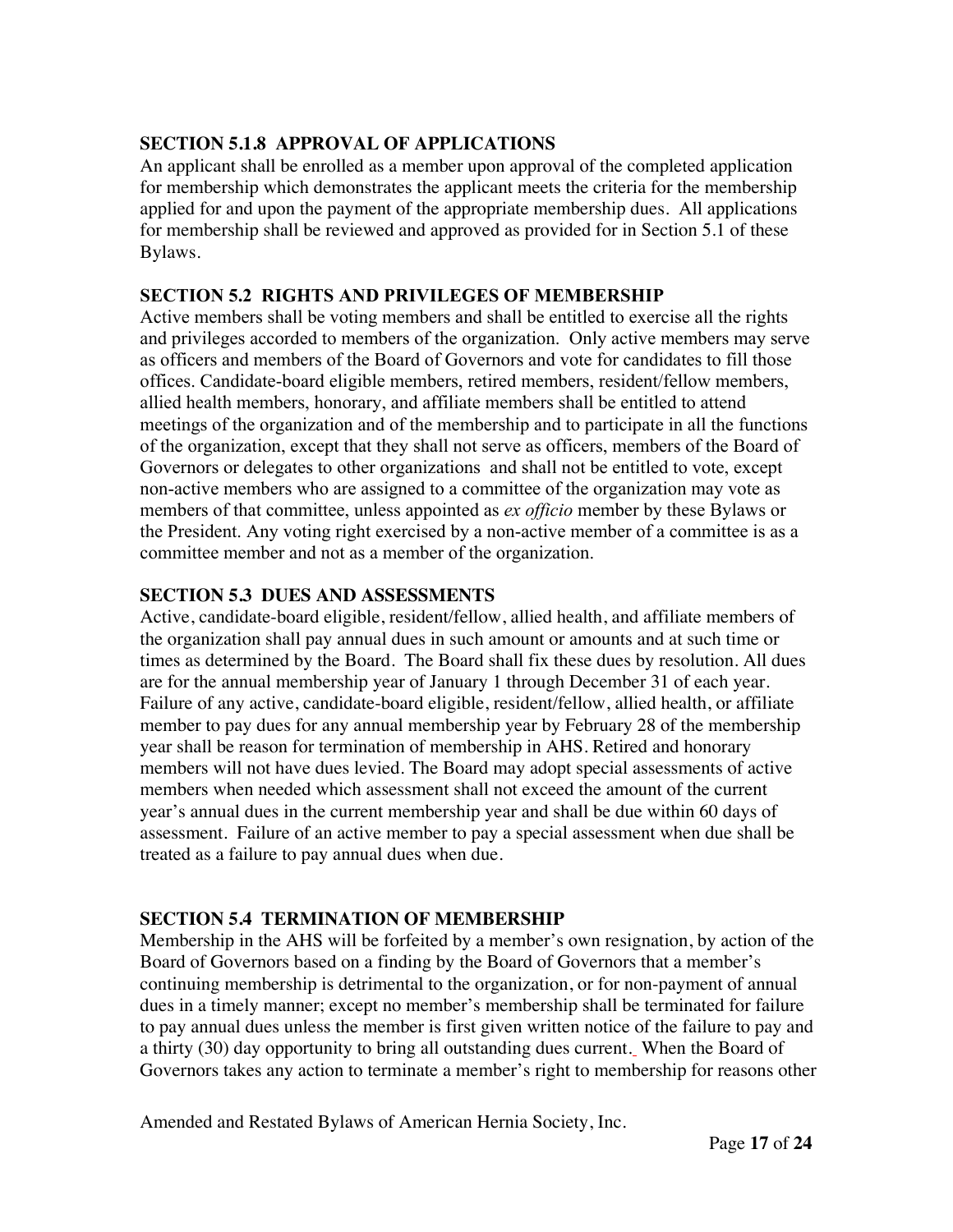than non-payment of dues, the Board of Governors shall provide the member with written notification sent by first class mail, return receipt requested, of its actions and the reasons therefore, at least thirty (30) days before the effective date of the termination of membership ("termination notice").

If a member receiving a termination notice wishes to present information to the Board of Governor's as to why his or her continuing membership is not detrimental to the organization, the member may do so provided the member notifies the President or Executive Director by written notification sent by first class mail, return receipt requested not later than twenty (20) days after the termination notice was received (a "member's objection"). Upon the President's or Executive Director's receipt of a member's objection, the action to terminate the member's membership shall be suspended until such time as the member is given a reasonable opportunity to present information to the Board of Governors as to why his or her continuing membership is not detrimental to the organization.

Upon being advised of the member's objection, the Board of Governor's shall determine, in its reasonable discretion, the manner in which the member making a member's objection may submit information to the Board of Governors. Upon review of the information submitted by a member in support of his or her member's objection, the Board of Governors shall reconsider its decision to terminate the member's membership and advise the member of its decision which may be to allow the termination to continue, to revoke the termination or to impose conditions on the member's continuing membership which if not met, shall result in the original decision of termination to become final without further action of the Board of Governors. The decision of the Board of Governor's following a member's objection is final and not subject to appeal or any further process.

Any member receiving a termination notice may resign his or her membership by tendering his or her written resignation to the Executive Director not later than twenty (20) days after the termination notice was received. Upon such resignation, the organization's records shall reflect the member's resignation following a termination notice, the member shall not be eligible to re-apply for membership for a period of five (5) years after the date the resignation was tendered, and upon any re-application for membership, the member shall disclose the prior termination notice and resignation. Any termination notice sent to a member shall advise the member of the opportunity to resign afforded to him or her by these Bylaws.

# **ARTICLE VI. MEETINGS OF MEMBERS**

# **SECTION 6.1 ANNUAL MEETING**

The corporation shall hold an annual meeting of members at a place, date, and time fixed in accordance with a resolution of the Board of Governors. The annual meeting of the active members shall be announced at least 60 calendar days in advance. Unless voting by mail for officers and board members is set by the Board of Governors to occur prior to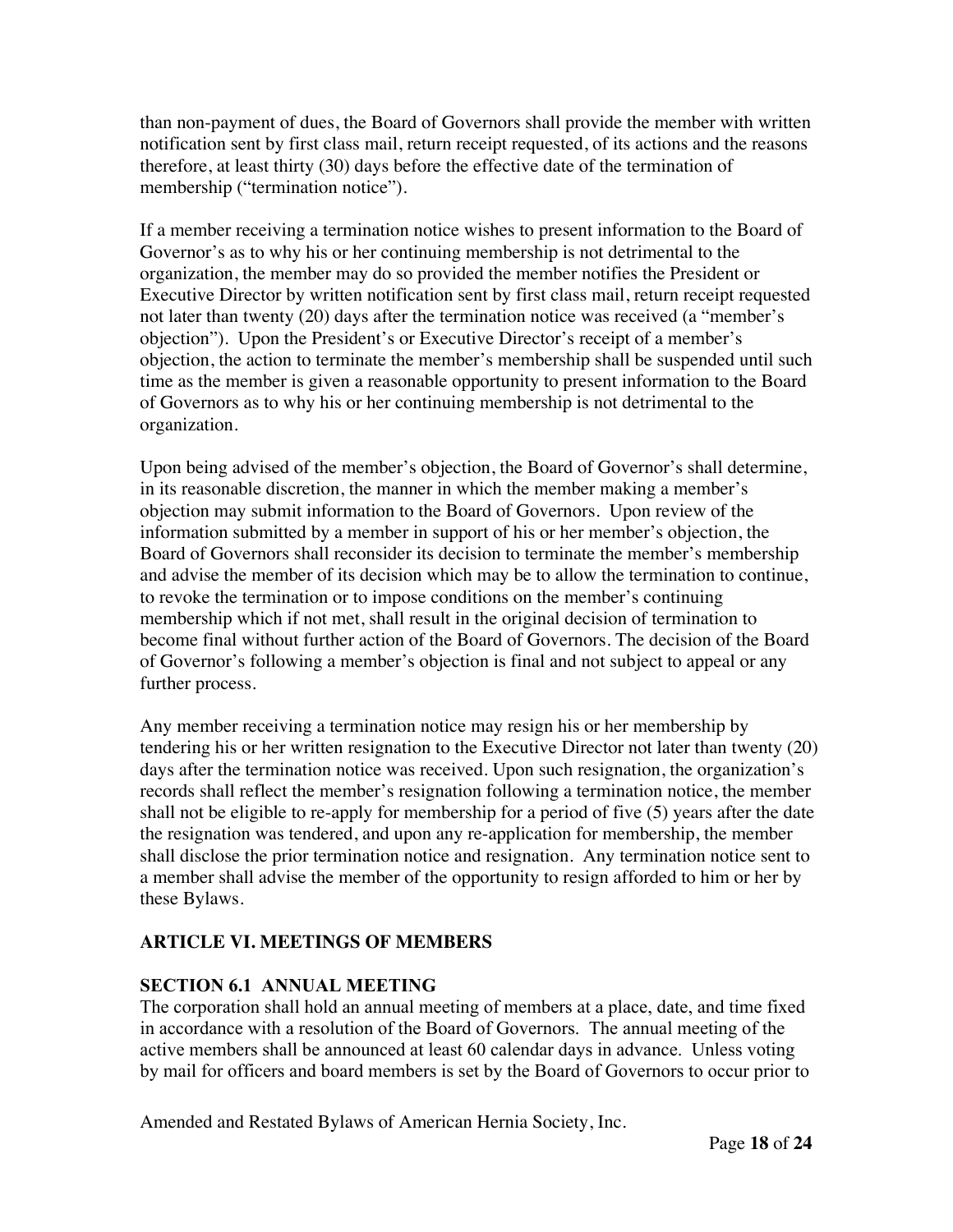an annual meeting as allowed by Section 6.6 of these Bylaws, at the annual meeting, the active members shall elect officers and other members of the Board of Governors for new terms and transact such other business as may properly come before the meeting. The place, date, and time of the annual meeting will be recommended by the Program Committee and will be confirmed by approval of the Board. The annual meeting of members will be held in conjunction with the annual scientific meeting of AHS which will be designed for the interest of surgeons regarding scientific information consistent with the mission of the organization.

#### **SECTION 6.2 SPECIAL MEETINGS**

Special meetings of the active members may be called by the President, and shall be called by the President or the Secretary at the request, in writing, of a majority of the Board or at the request, in writing, by twenty-five percent (25%) of the active members; if the President or Secretary fail to call a special meeting as required by this Section, then any member of the Board or any member requesting a special meeting my call the meeting. No other person may call a special meeting of the active members of the organization. Such request for and the notice of a special meeting issued pursuant thereto shall state the purpose or purposes of the proposed meeting. Business transacted at a special meeting shall be limited to the purpose(s) stated in the notice.

# **SECTION 6.3 FIXING RECORD DATE**

For the purposes of determining the active members qualified or entitled to receive notice of a meeting or to vote at any meeting of members or any adjournment thereof, or to vote on any matter on which a vote of the active members is required, or to express consent to or dissent from any proposal without a meeting or for a vote by mail in lieu of or in advance of any meeting of the members, the Board of Directors shall fix, in advance, a date as the record date for any such determination of active members. The record date for a meeting shall be determined as follows: (i) the record date for a special meeting demanded by the active members shall be the date of the earliest demand for such meeting; (ii) the record date for a voting by mail process in lieu of or in advance of any meeting of the members shall be the effective date of the authorizing resolution (as defined by Section 6.6 of these Bylaws): and (iii) the record date for any other meeting shall be not more than 50 or less than 10 calendar days before the date of such meeting. If no record date is fixed by the Board for the purpose of determining the active members entitled to notice of a members' meeting or to vote at such a meeting, then the members at the close of business on the business day preceding the day on which the notice was given are entitled to notice of the meeting and to vote at the meeting. Unless the Board of Governors shall fix a new record date for an adjourned meeting, any determination of qualified or entitled active members made as provided above shall also apply to any adjourned meeting.

#### **SECTION 6.4 NOTICE TO MEMBERS**

Written notice of meetings at which active members may vote, of voting by mail, and of annual dues and assessments due or past-due shall be given personally, by postal or electronic mail, or by facsimile transmission, respectively, to each active member entitled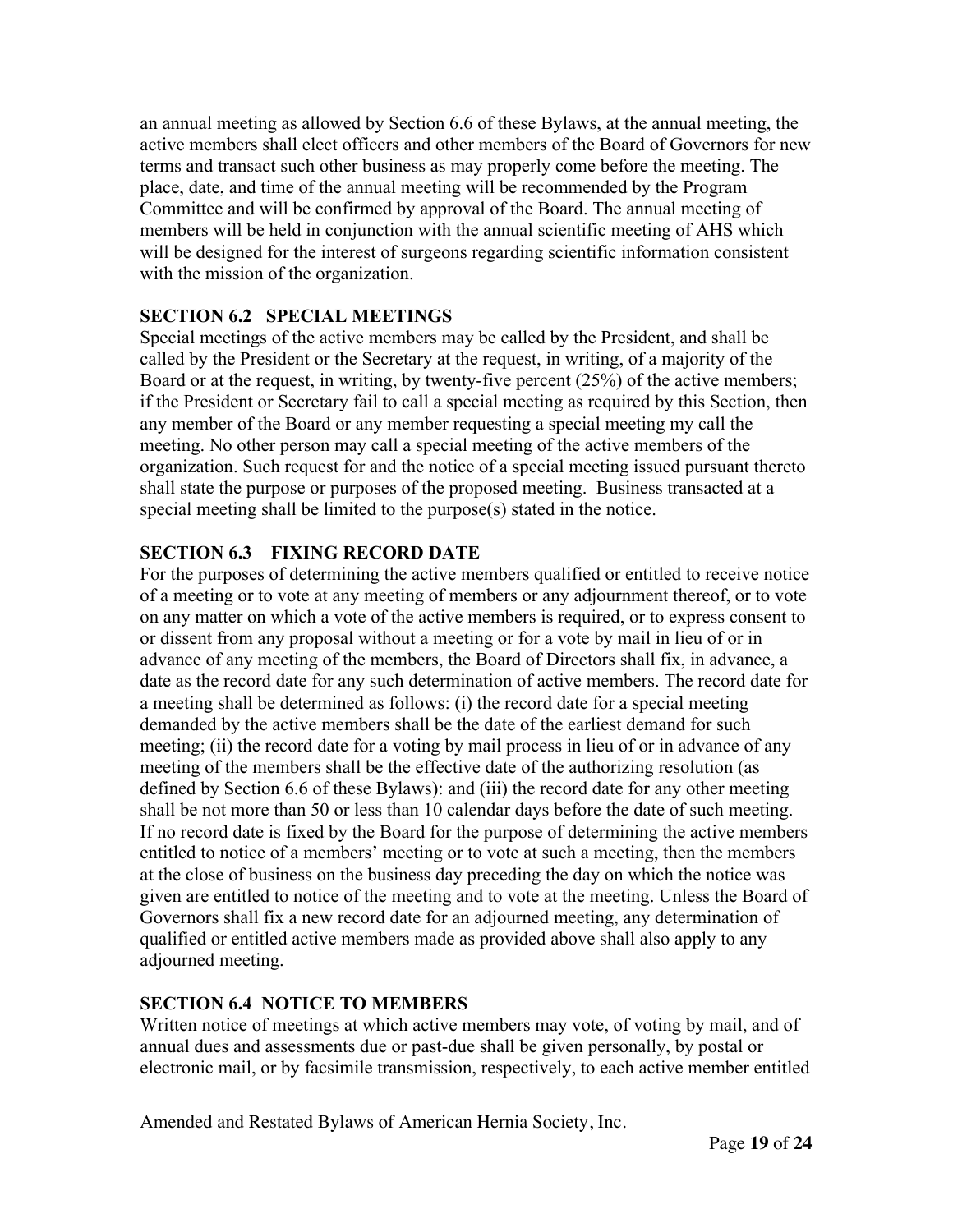to vote (at any meeting or by mail) or to each dues paying member. Written notices to members shall be at the most current postal or electronic address or facsimile number maintained by the organization for each member. It is incumbent upon each member to keep AHS apprised of the member's current addresses and, if desired, facsimile numbers. Notices shall be deemed given when personally delivered, when deposited in the United States mail, or when transmitted by electronic mail or facsimile, as applicable. Such notices of meetings shall be given not less than 10 nor more than 90 days before the date of the meeting of which they give notice, except in the case of any meeting at which an amendment to these Bylaws is proposed or will be voted upon then the notice of such a meeting shall be given not less than 30 days before the date of the meeting. Notice of voting by mail shall be given in the manner and within the times provided for in Section 6.6 of these Bylaws. The notice of each meeting shall state the place, date and hour of the meeting and, in case of a special meeting, the purpose or purposes for which the meeting is called. The notice shall indicate that it is being issued by or at the direction of the officer or persons calling the meeting. Unless the Board of Governors shall fix a new record date for an adjourned meeting, notice of such adjourned meeting need not be given if the time and place to which the meeting shall be adjourned were announced at the meeting at which the adjournment is taken.

# **SECTION 6.5 WAIVERS**

Notice of a meeting or of voting by mail need not be given to any active member who signs, either in person or by proxy and whether before or after the meeting or the end of the voting by mail period, as applicable, a waiver of notice. The attendance, whether in person or by proxy, of any active member at a meeting without protesting the lack of notice of the meeting at the start of or as soon as the member arrives at the meeting or submission of a ballot in a voting by mail process shall constitute a waiver of notice by such active member.

### **SECTION 6.6 QUORUM AND VOTING OF ACTIVE MEMBERS; VOTING BY MAIL**

Ten percent (10%) of the active members of the organization entitled to vote when voting is by a voting by mail process must submit written ballots to constitute a quorum for any vote to be so taken by the active members. Five percent (5%) of the active members of the organization entitled to vote when voting is in person shall constitute a quorum at any meeting of active members for the transaction of any business. When a quorum is once present to call a meeting to order, it is not broken by the subsequent withdrawal of any active member. The required quorum for a voting by mail process is subject to further adjustment as provided for in this Section 6.6.

At any meeting of the active members at which a vote is to be taken or for any meeting or other business of the organization for which a vote by mail is taken and a quorum is established, the vote of a majority of the active members present for the vote or voting by mail shall be the action of the active members of the organization, except for any greater voting requirement as is set forth in Article VII of these Bylaws for the amendment of the organization's bylaws.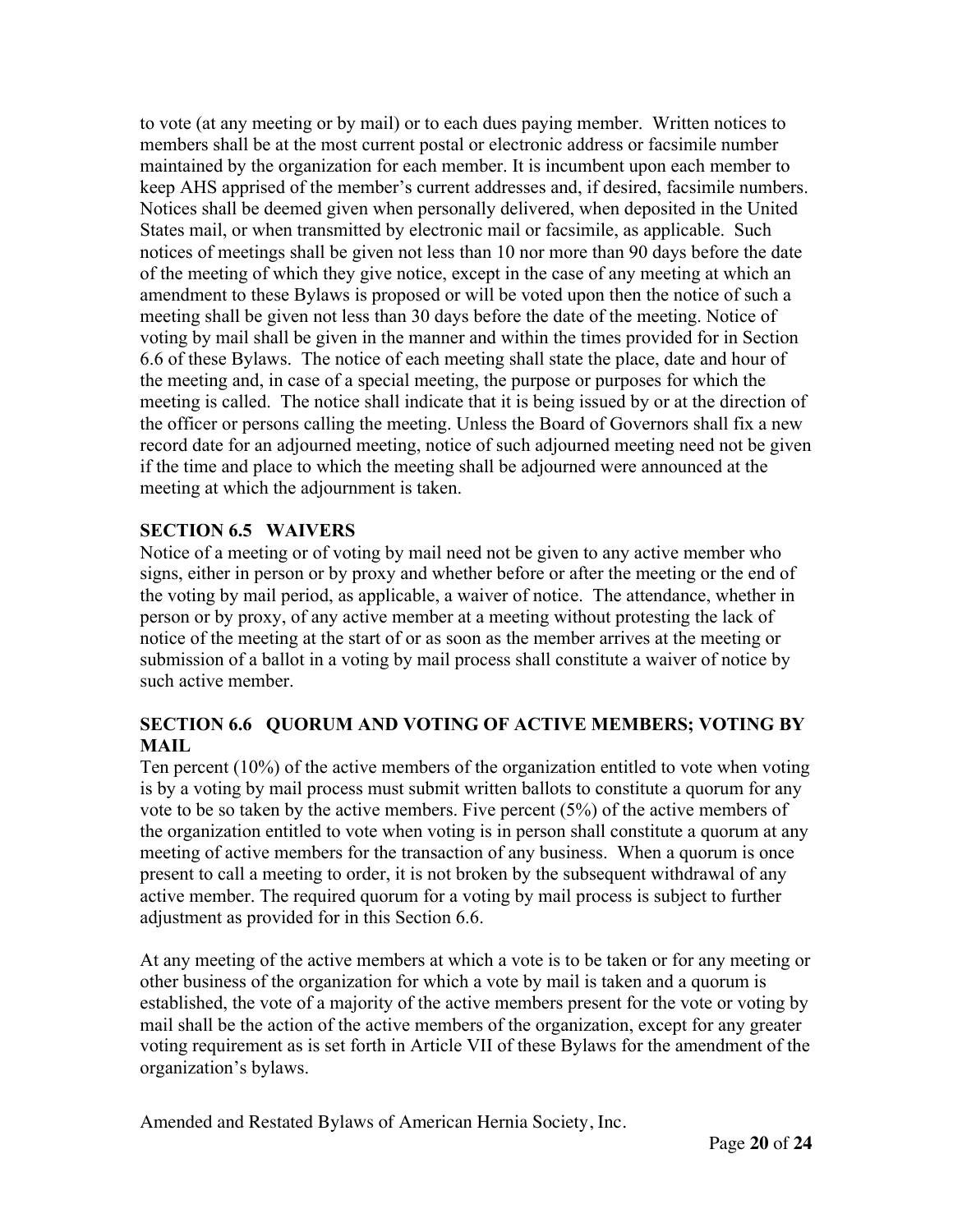At the direction of the Board, the election of officers and members of the Board of Governors or any other business of the organization may be conducted by postal or electronic mail, in lieu of or preceding at an annual or special meeting of the members. If elections are by a voting by mail process in lieu of voting at an annual or special meeting of members, the officers and directors so elected shall take office at the same time they would have taken office if the election had been held at that annual or special meeting of members.

Any matter submitted to the vote of the active members to be conducted by postal or electronic mail, shall be conducted as follows (the "voting by mail process"):

(a) the vote shall be called by resolution of the Board of Governors (the "authorizing resolution");

(b) the authorizing resolution shall provide that written notice of the vote by mail shall be provided by or at the direction of the Secretary by postal or electronic mail to all active members entitled to vote on the matter as of the effective date of the authorizing resolution and shall set forth the voting period and procedures for the vote (the "voting by mail notice"); if the vote by mail is to precede a meeting of the members, then in addition to the voting by mail notice, the officers and Board of Governors shall comply with all other requirements of these Bylaws to call and notice a meeting at the same time and shall be delivered in the same manner as the voting by mail notice;

(c) the voting by mail notice shall be sent to all active members as of the effective date of the authorizing resolution within 15 days of the effective date of the authorizing resolution;

(d) whether the vote by mail is in lieu of or preceding a meeting of the members, the authorizing resolution shall provide a voting period of between 30 and 60 days from the date of the voting by mail notice and, if the vote by mail is to precede a meeting of the members, the last day of the voting period shall be prior to the date of the meeting; if no voting by mail period is provided for by the authorizing resolution, then the voting period shall be 60 days from the date of the voting by mail notice;

(e) whether the vote by mail is in lieu of or preceding a meeting of the members, the voting by mail notice shall include a written ballot to be returned by the active members voting by mail so that it is received by the organization on or before the end of the voting period set forth in the voting by mail notice;

(f) the written ballots shall provide that, if necessary for the vote represented by the ballot to be effective, the ballot shall be treated as a proxy to authorize the Executive Director to vote on behalf of the member in the manner set forth in the ballot;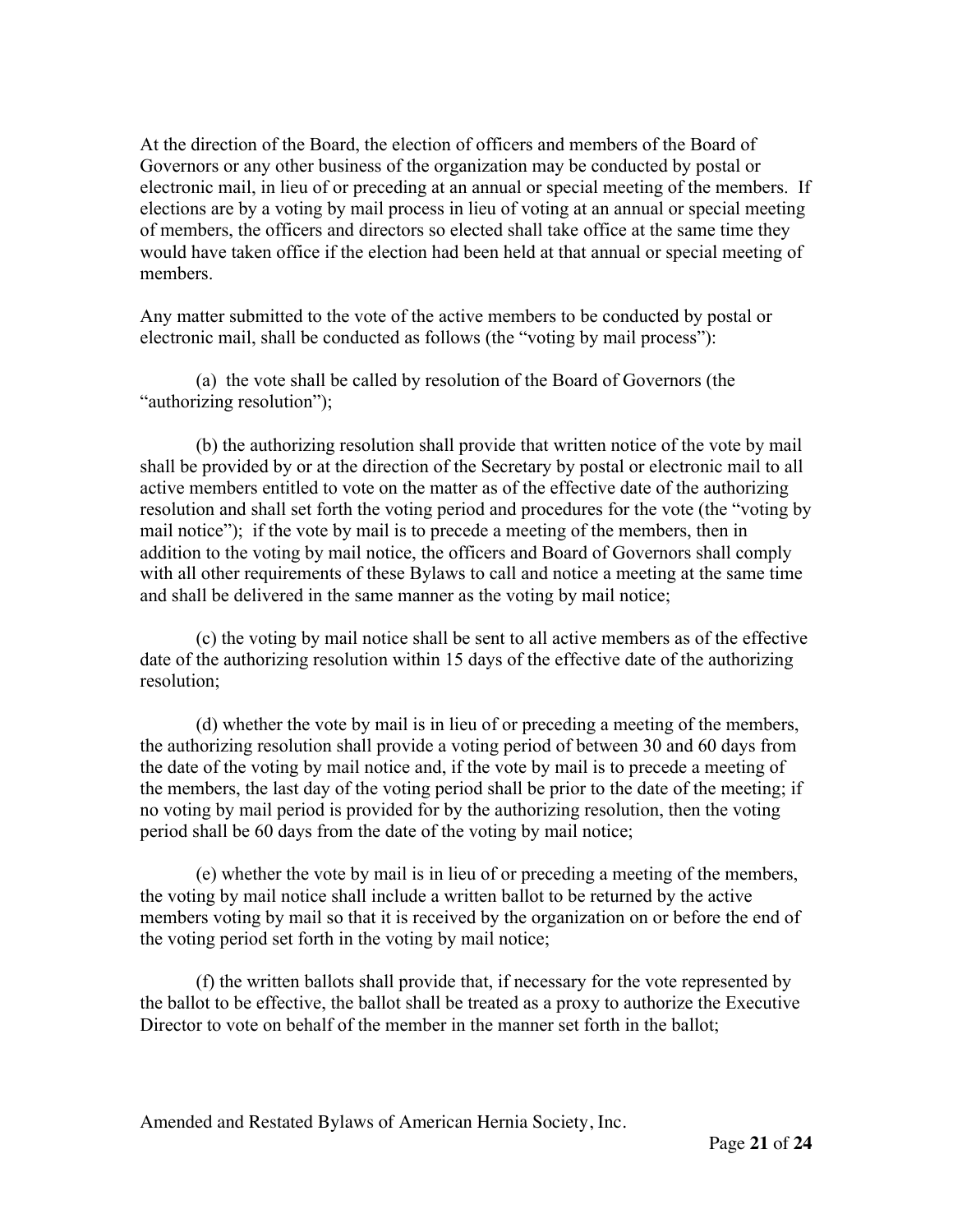(g) whether the vote by mail is in lieu of or preceding a meeting of the members, at least the number of members constituting a quorum must vote by mail by returning a completed ballot and a simple majority (except for amendments to these Bylaws under Article VII, in which case a two thirds majority) of the members casting votes by mail shall be the decision of the active members of the organization;

(h) notwithstanding the quorum provisions for a voting by mail process, above, the total number of any voting by mail notices that are returned by the U.S. Postal Service or the organization's electronic mail provider as undeliverable will be subtracted from the total number of active members entitled to vote for the purpose of determining the quorum necessary for the voting by mail process for which the returned voting by mail notices related, but in no event shall application of this paragraph result in a quorum being less than five percent (5%) of all active members who must return a written ballot for any voting by mail process;

(i) voting by mail shall mean that active members may be provided by postal or electronic mail the voting by mail notice; any notices or materials required to call or notice a meeting, if applicable; the written ballot; and any supporting or other materials directed by the authorizing resolution; active members voting in a voting by mail process may return their completed ballots to the organization by any means desired, including, without limitation by postal mail; as an attachment to an electronic mail; by electronic mail that, in the body of the email, clearly and unambiguously sets for the manner in which the member has completed his or her ballot or votes on the matter and by doing so the member shall be deemed to have returned his or her completed ballot; by facsimile transmission; by hand delivery; or by any other means the member desires to use; and

(j) only completed ballots, as described above in paragraph (i), received by the organization by the last day of the voting period shall be counted.

At all in person meetings of active members voting shall be by voice vote or a showing of hands; however, any one board member or three (3) active members entitled to vote at the meeting may demand that the vote be taken by written ballot.

#### **ARTICLE VII. AMENDMENTS TO BYLAWS**

Alterations in the bylaws of the organization can be done at any meeting of active members or by mail and written ballot under the voting by mail process provided for in Section 6.6 of these Bylaws. A motion for alteration of the bylaws can be placed on a ballot by a vote of two-thirds of the board members present at a duly constituted meeting of the Board, or by a referendum of signatures of at least 10% of active members in good standing. All bylaw changes must be approved by a vote of a two-thirds majority of either those active members present at a duly constituted meeting or by a two-thirds majority of those active members casting written ballots in a voting by mail process held as provided for in Section 6.6 of these Bylaws at which a quorum is established.

# **ARTICLE VIII. CORPORATE ALLIANCE**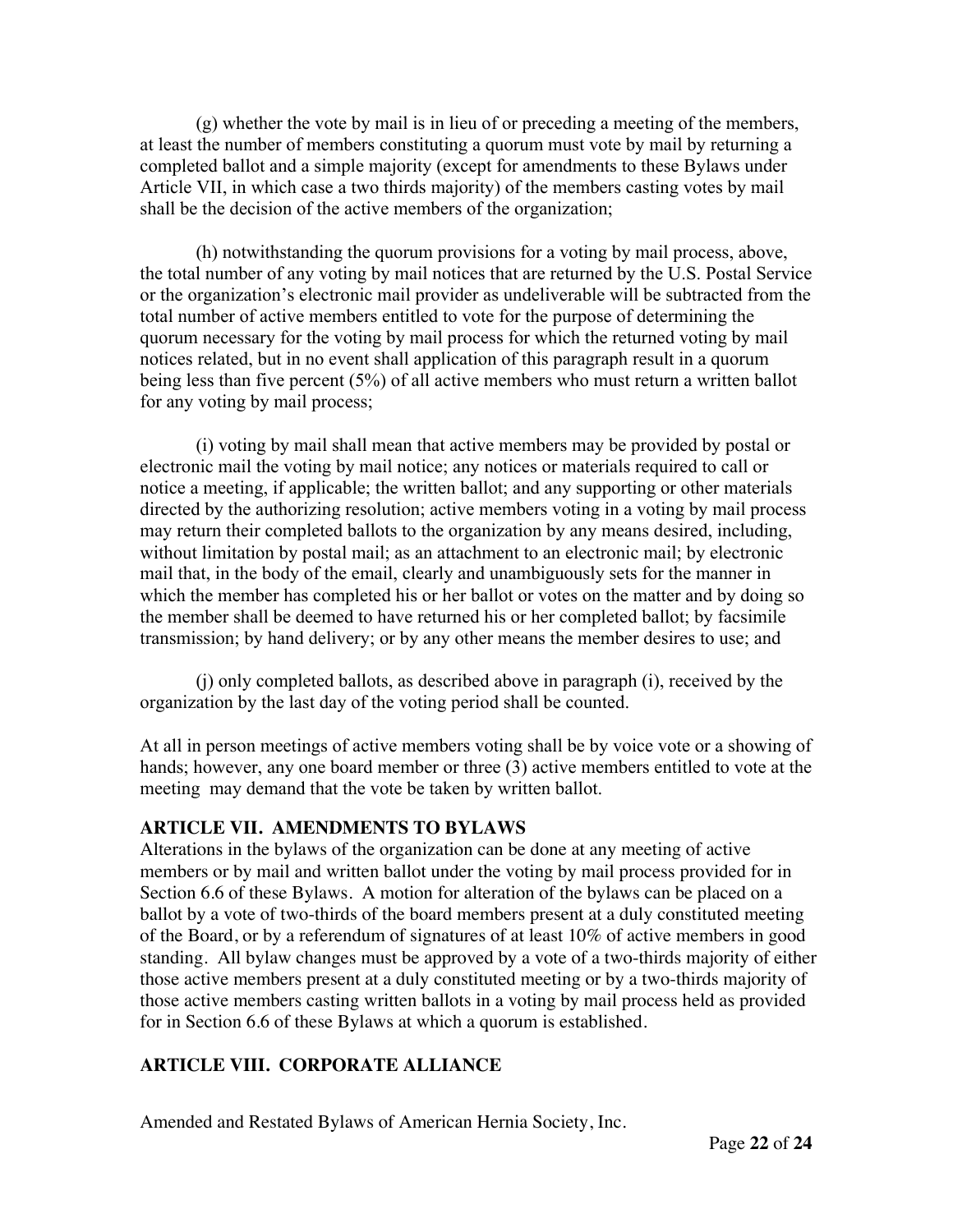A Corporate Alliance will be formed represented by companies which produce products that support the mission of the organization. The Corporate Alliance will be expected to support the mission of the organization, including its scientific programs, but shall have no right to distributions of the assets or funds of the organization and shall have no right to control or vote in the affairs of the organization. The Corporate Alliance will have one representative from each member-company. Companies can become members of the Corporate Alliance by approval of the Board of Governors. The entire membership of the Corporate Alliance will be invited to attend the general membership meeting.

# **ARTICLE IX INDEMNIFICATION**

The organization shall indemnify its board members, officers, executive director, employees, committee members and other agents acting on its behalf or serving on other boards or committees at its request to the full extent permitted by law.

# **ARTICLE X. SOCIETY'S FUNDS AND ASSETS**

No part of the net earnings of the organization shall inure to the benefit of, or be distributable to its members, board members, officers, or other private persons, except that the organization shall be authorized and empowered to pay reasonable compensation for services rendered and to make payments and distributions in furtherance of the purposes of the organization as set forth in its articles of incorporation and these Bylaws.

# **ARTICLE XI. CONFLICTS OF INTEREST.**

The purpose of this conflict of interest bylaw is to protect the interest of the organization as a tax-exempt organization when it is contemplating entering into a transaction or arrangement that might benefit the private interest of an officer or board member of the organization or might result in a possible excess benefit transaction. This bylaw is intended to supplement but not replace any applicable state and federal laws governing conflict of interest applicable to nonprofit and charitable organizations and any written conflict of interest policy which has been or may be adopted by the resolution of the Board of Governors. Each member of the Board of Governors and all chairs of any Board Committee will complete a Conflict of Interest declaration at least annually by the time of the annual meeting and shall update the declaration within thirty (30) days of any change that would be required to be disclosed as part of the annual declaration.

# **ARTICLE XII. DISSOLUTION**

Dissolution of the organization shall be authorized by three-quarters majority vote of the Board of Governors. Upon the dissolution of the organization, assets shall be distributed for one or more exempt purposes within the meaning of section 501 (c) (3) or (6) of the Internal Revenue Code, as amended, or corresponding section of any future federal tax code.

These Amended and Restated Bylaws were adopted by a vote of the members of the American Hernia Society, Inc. effective March 10, 2019.